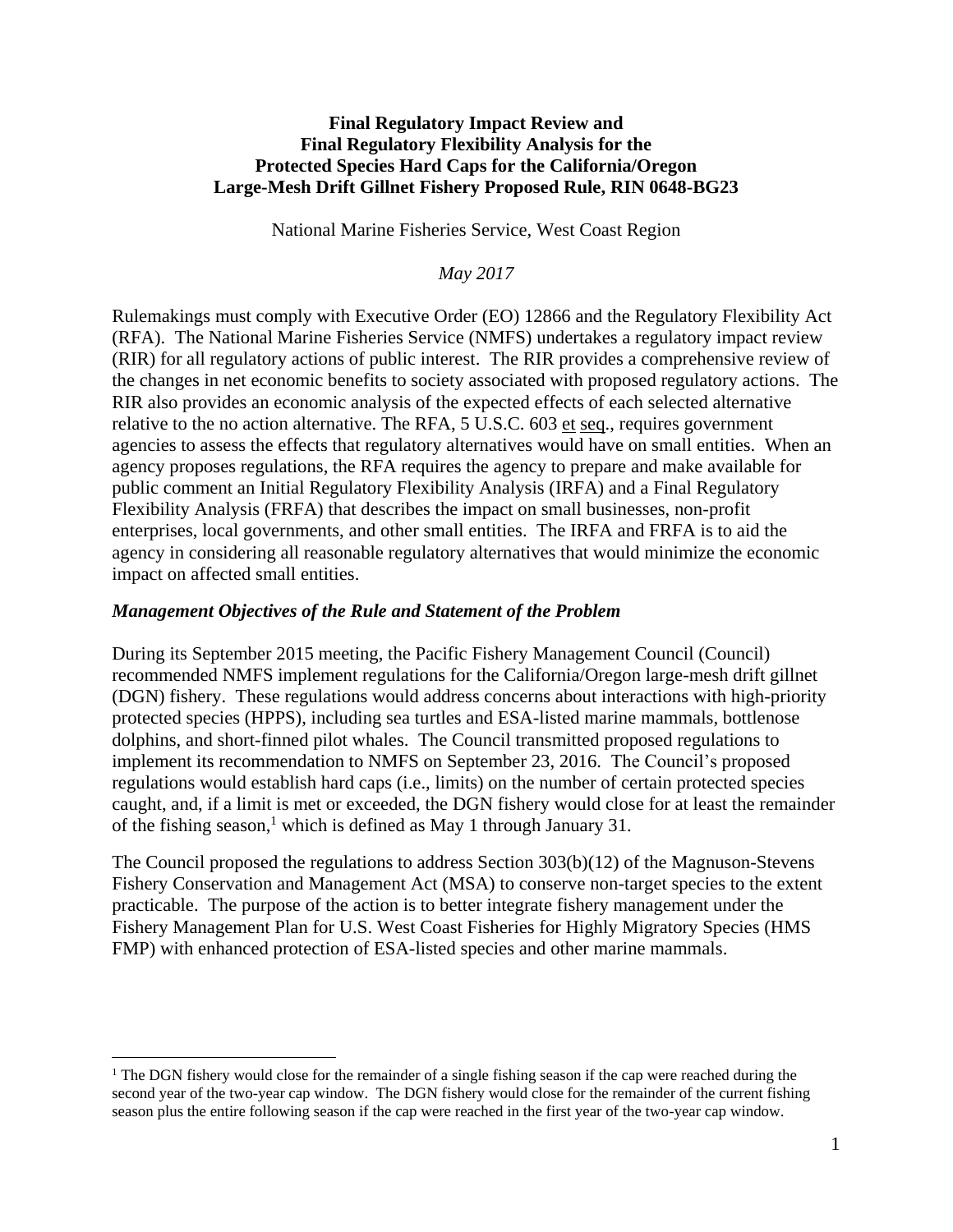### *Description of the Impacted Fishery*

California's swordfish fishery transformed from primarily a harpoon fishery to a DGN fishery in the early 1980s; landings soared to a historical high of 2,198 metric tons (mt) by 1985. Initial development of the DGN fishery in the late 1970s was founded on catches of common thresher shark. The thresher shark fishery rapidly expanded, with 228 vessels landing more than 1,000 mt in 1985. In the years following, swordfish replaced thresher shark as the primary target species. Greater consumer demand for swordfish brought harvesters a higher price-per-pound, and annual thresher shark landings declined as vessels switched to targeting swordfish to maximize economic returns. In 1986, the California Legislature restricted the DGN thresher shark fishing season to 30 days in May, which may have further accelerated the shift towards targeting swordfish. From 2012 through 2014, thresher shark landings ranged from 10 mt to 48 mt in the DGN fishery.<sup>2</sup>

The DGN fishery is managed by a limited entry permit system, with mandatory gear standards and seasonal area closures to address various conservation concerns. About 150 permits with DGN gear endorsements were issued when the State of California limited entry program was established in 1980. The number of permits in the fishery reached a peak of 251 permits in 1986. In recent years, the number of extant permits has declined below 80.

Fishing activity is highly dependent on seasonal oceanographic conditions that create temperature fronts which concentrate feed for swordfish. Because of the seasonal migratory pattern of swordfish and seasonal fishing restrictions, nearly all of the fishing effort in recent years has occurred from August 15 through January 31 off the California coast.

The DGN fishery has been subject to a number of seasonal closures over the years. Since 1982, the DGN fishery has been closed inside the entire U.S. West Coast exclusive economic zone (EEZ) from February 1 to April 30. In 1986, a closure was established within 75 miles of the California mainland from June 1 through Aug 14 to conserve common thresher sharks; this closure was extended to include May in 1990 and later years. In 2001, NMFS implemented two Pacific sea turtle conservation areas on the U.S. West Coast with seasonal DGN restrictions to protect endangered leatherback and loggerhead sea turtles. The larger of the two closures spans the EEZ north of Point Conception, California (34°27' N. latitude) to mid-Oregon (45° N. latitude) and west to 129° W. longitude. DGN fishing is prohibited annually within this conservation area from August 15 to November 15 to protect leatherback sea turtles. A smaller closure was implemented to protect Pacific loggerhead turtles from DGN gear during a forecasted or concurrent El Niño event, and is located south of Point Conception, California and west of 120° W. longitude from June 1 to August 31 (72 FR 31756). The number of active vessels in the DGN fishery has remained under 50 vessels since 2003, and the fishery has seen an average of 20 active vessels per year from 2010 through 2015.

Both vessel participation and fishing effort (measured by the number of sets) have declined over the years. Industry representatives attribute the decline in vessel participation and annual effort to regulations implemented to protect marine mammals and endangered sea turtles. Figure 1 below shows the overall trend in participation and ex-vessel revenue in the DGN fishery from

 $\overline{a}$ 

<sup>2</sup> Pacific Fishery Management Council. 2016. HMS SAFE Report.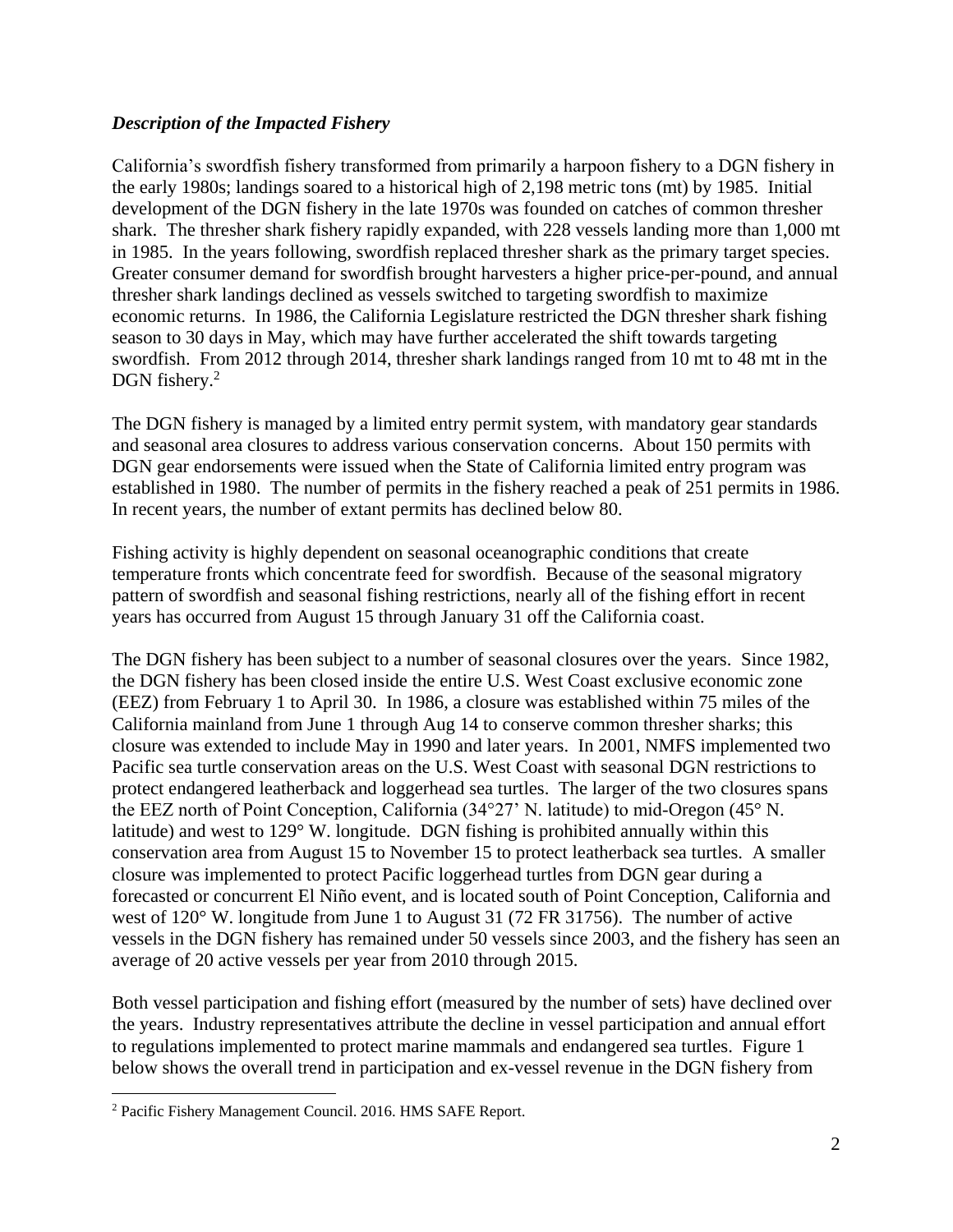2000 through 2015. Despite a temporary increase in participation and ex-vessel revenue from 2004 through 2007, a general downward trend exists for both. Real ex-vessel revenues declined from \$3,790,000 in 2000 to \$454,000 in 2015. Similarly, the number of participating vessels declined from 72 in 2000 to 18 in 2015. From 2010 through 2015, an average of 20 vessels participated in the DGN fishery.



**Figure 1. Real (inflation adjusted, 2015) ex-vessel revenue (\$1,000s) and number of vessels in the U.S. West Coast drift gillnet fishery, 2000-2015.**

### *Description of the Proposed Action*

As described above, the Council's proposed regulations would establish hard caps (i.e. limits) on the number of certain protected species caught in the DGN fishery. If a limit is met or exceeded, the DGN fishery would close for at least the remainder of the fishing season, which is defined as May 1 through January 31. The Council considered six action alternatives, which are described in detail in the following section. The proposed regulations were based on Alternative 6, which is the Council's preferred alternative.

### *Summary of Significant Issues Raised in Comments Received on the Initial RIR and IRFA*

NMFS published a proposed rule to implement the Council's recommendation, along with a draft Environmental Assessment (EA), IRFA, and draft RIR in the Federal Register on October 13, 2016. NMFS accepted public comment on these documents through December 28, 2016. NMFS received 20 public comments on the proposed rule and associated documents; 14 supported the regulations and 6 opposed them. Supporters, including individuals and nongovernmental environmental organizations, claimed the action would increase protection for non-target species and incentivize industry to practice clean fishing techniques. Additionally, many urged NMFS to adopt a more stringent hard caps alternative than the Council's recommendation. Those in opposition to the proposed rule, including affected individuals, the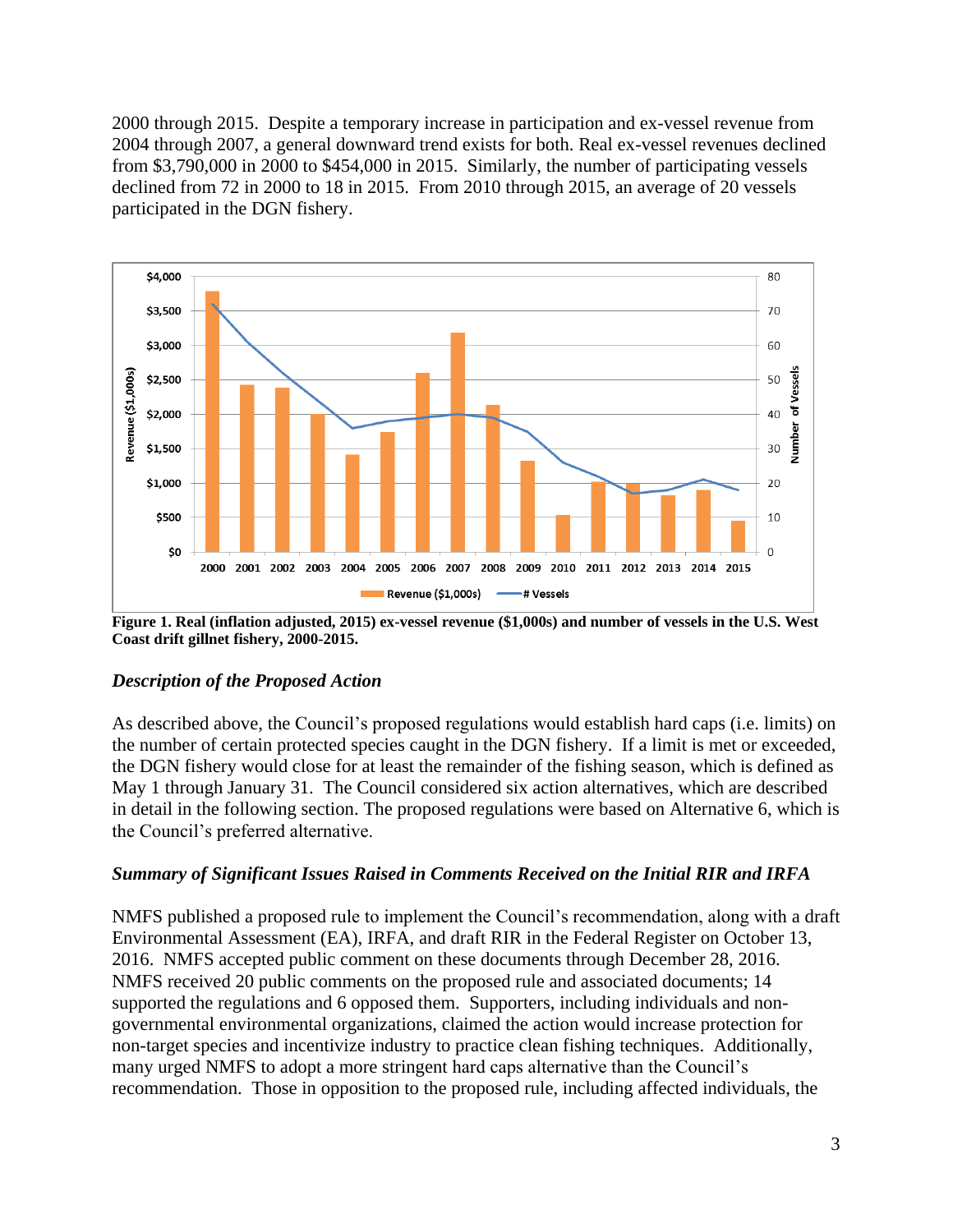Marine Mammal Commission (MMC), and a commercial fishing association through its legal counsel, submitted comments which claimed that hard caps would have minimal conservation benefits while imposing unnecessary economic hardship, that NMFS had underestimated the economic effects to DGN participants in the draft EA, that incidental catch of protected species by the fishery is adequately managed under the Marine Mammal Protection Act (MMPA) and Endangered Species Act (ESA), and that the action is not legally authorized.

In their comment on the proposed rule, the Ventura County Commercial Fishermen's Association (VCCFA), through Nossaman LLP, stated that the ESA Section 7 consultation process is the appropriate framework to address DGN impacts to ESA-listed species and that the MMPA Take Reduction Team (TRT) process is the proper way to protect marine mammals. The VCCFA claimed that hard caps are not legally authorized and fail to comply with MSA National Standards, specifically standards 1 (preventing overfishing while achieving optimum yield), 2 (basing management decisions on the best available science), 8 (minimizing adverse economic impacts), and 9 (minimizing bycatch). The VCCFA also asserted that NMFS had misstated the economic impacts in the draft EA and IRFA, and it provided information showing DGN participants had little opportunity to participate in other fisheries to mitigate DGN losses. The VCCFA further asserted that a temporary DGN closure could lead to a permanent closure of the fishery because participants would not be able to recover from the adverse economic effects.

The MMC also submitted a comment on the proposed rule and associated documents. The MMC was established under the MMPA to recommend to the Secretary of Commerce and to other Federal officials such steps as it deems necessary or desirable for the protection and conservation of marine mammals. In its comment, the MMC recommended that NMFS not implement the proposed hard caps in the DGN fishery. The MMC emphasized the current ESA Section 7 and MMPA TRT processes as appropriate for managing DGN interactions with marine mammals.

The MMC claimed that while the proposed action is to implement management measures for the DGN fishery to further reduce: 1) interactions with ESA-listed species and other marine mammals; and 2) bycatch including bycatch mortality, it is not clear that closure of the fishery would have the desired effects. They note that long-term bycatch rates for ESA-listed species are very low and no bycatch is observed in most years. Further, when the DGN fishery reopens after a closure, the probability of an interaction that results in the death or serious injury to a whale will be unchanged. In contrast, management and conservation actions taken under the ESA Section 7 process and through the TRT process have the potential to lower the probability of bycatch and mortality occurring in subsequent years without closing the fishery, as has been demonstrated in the past.

No comments were filed by the Chief Counsel for Advocacy of the Small Business Administration in response to the proposed rule.

### *Response to Comments and Statement of Any Changes to the Proposed Action Resulting from Comments*

As documented in the draft RIR and IRFA prepared for the hard caps proposed rule [\(https://www.regulations.gov/docket?D=NOAA-NMFS-2016-0123\)](https://www.regulations.gov/docket?D=NOAA-NMFS-2016-0123) and included below, the analysis demonstrated negative economic impacts to the fleet and average participants in the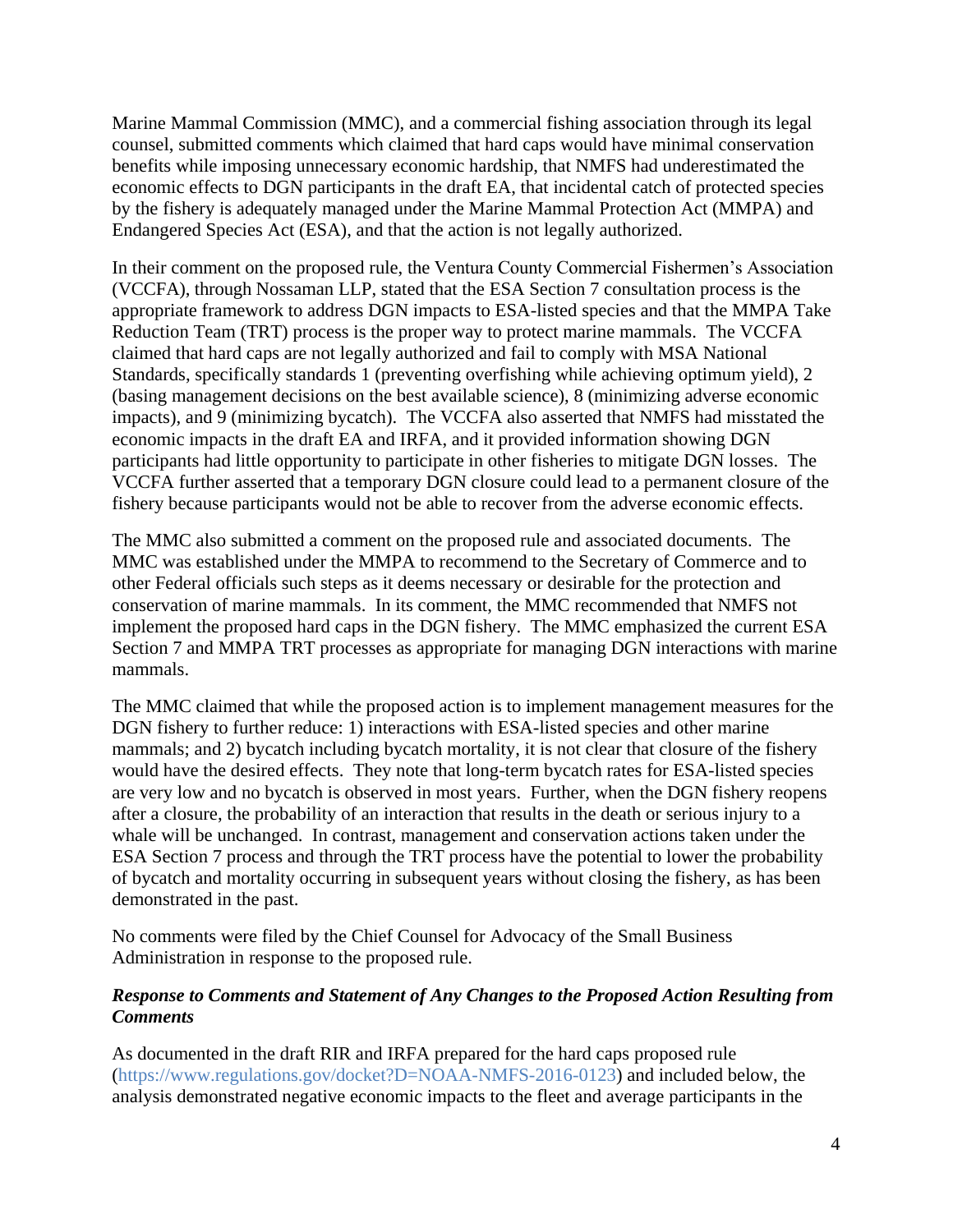fishery under each of the hard caps alternatives compared to the "no action" alternative, even under the assumption that the fishery would always reopen after a closure. The analyses suggested that DGN participants might be able to offset some losses during DGN closure periods by engaging in other fisheries.

The economic analysis in the draft EA, draft RIR, and IRFA used data on the recent operation of the fishery to simulate the direct economic impact of hard caps regulation on the fleet as a whole and the average impact on individual participants. The analysis assumed that recent data on fishery operations would remain representative of the economic performance and protected species interaction risk in the fishery following the imposition of hard caps, $3$  and that the fishery would reopen as soon as possible with the same number of participants if it closed due to reaching a hard cap. The resulting metrics should be interpreted as the expected long-term direct effects of hard cap closures on the economic and conservation performance of the current fleet, assuming ongoing operations. The draft analyses did not consider individual participant demographics, vessel-level heterogeneity, permit transferability, or the indirect impacts of attrition or permanent closure if operation becomes unprofitable or other fishing opportunities become relatively more attractive than large-mesh DGN fishing due to the negative economic impacts of the proposed hard cap regulations. Further, the short-term effects on individual DGN participants of a DGN closure of up to two fishing seasons was not considered in the analysis.

In response to public comment regarding the short-term economic impacts of a DGN closure when the fishery reaches a protected species hard cap, NMFS conducted further economic analysis. As evidenced in NMFS' final RIR and FRFA analyses below, a majority of DGN participants rely on the fishery for over half of their annual landings and revenue, and they would experience significant adverse economic impacts during a DGN closure that were not identified in the draft EA, draft RIR, and IRFA. Additionally, while the draft analyses suggested that DGN participants may be able to offset a portion of their economic losses by engaging in other fisheries, further review of all fishing permits held by DGN participants and the seasonal operation of those fisheries indicates that their ability to offset DGN losses is minimal without significant investments in other fisheries or employment options, as shown in FRFA analysis below.

Based on the analyses in the final RIR, EA, and FRFA, NMFS found that implementing the Council's proposed regulations to establish protected species hard caps for the DGN fishery would have minor beneficial effects to target and non-target fish species and protected species at the cost of significant adverse economic effects to the participants in the fishery if and when closures would occur. As has been demonstrated in the past, NMFS has successfully managed DGN protected species interactions through the ESA Section 7 and MMPA TRT processes to non-jeopardy levels for ESA-listed species and below PBR for all marine mammal stocks. Based on historic DGN performance, NMFS projected that the proposed regulations would have led to a DGN fishery closure only once in the past 15 years and that the fishery would not be expected to close often in the future if protected species interaction rates remain the same. Nonetheless, implementing hard caps under MSA offers little additional benefit to protected

 $\overline{a}$ 

<sup>&</sup>lt;sup>3</sup> For example, rare event protected species interactions are assumed to occur with the same frequency after hard caps are implemented as seen in recent experience.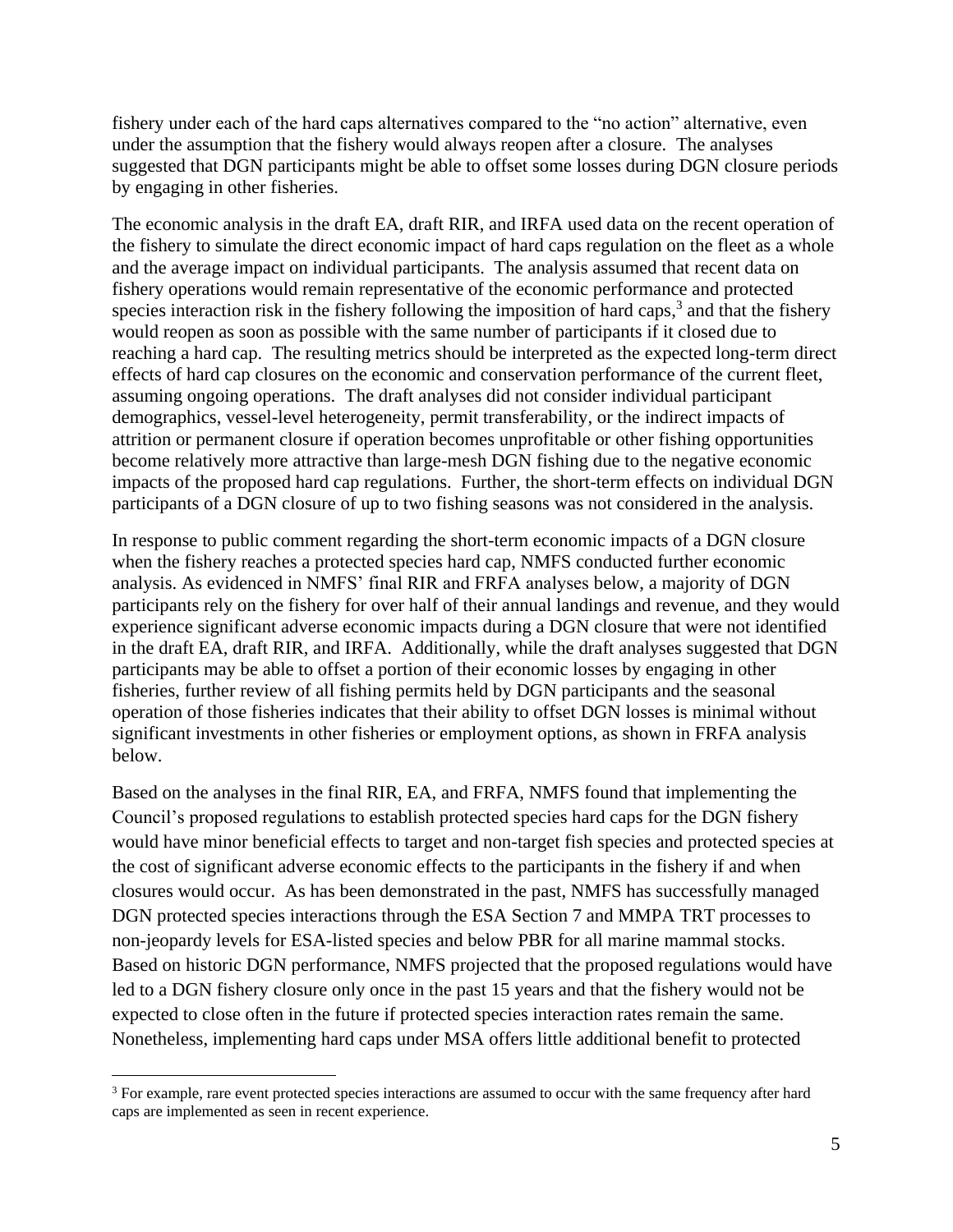species beyond what has been achieved by implementing regulations based on recommendations developed through ESA Section 7 and MMPA TRT processes.

While the DGN fishery would not be expected to close often under the proposed regulations, the adverse economic effects to DGN participants in the event of any closure would be significant. The final EA, FRFA, and RIR demonstrate that DGN participants are highly dependent on the fishery for their annual landings and revenue and they have little opportunity to offset economic losses by participating in other fisheries during a DGN closure.

Pursuant to MSA National Standard 7 (i.e., conservation and management measures shall, where practicable, minimize costs and avoid unnecessary duplication) and given the findings above, implementing protected species hard caps for the DGN fishery under MSA authority is not warranted at this time. NMFS is making a negative determination on the Council's proposed regulations, and will withdraw the proposed rule, in favor of the No Action Alternative described in both the final EA and the RIR and FRFA analyses below.

# **REGULATORY IMPACT REVIEW**

The President of the United States signed EO 12866, Regulatory Planning and Review on September 30, 1993. This order established guidelines for promulgating new regulations and reviewing existing regulations. The EO covers a variety of regulatory policy considerations and establishes procedural requirements for analysis of the benefits and costs of regulatory actions. The EO stresses that in deciding whether and how to regulate, agencies should assess all of the costs and benefits across all regulatory alternatives. Based on this analysis, they should choose those approaches that maximize net benefits to society. NMFS requires the preparation of an RIR for all regulatory actions of public interest.

The purpose of an RIR is to determine whether any of the actions could be considered "significant regulatory actions" according to EO 12866, to enhance planning and coordination between new and existing regulations, and to design regulations in a cost effective manner. The Federal agency is to assess both the costs and the benefits of the action recognizing that some costs and benefits are difficult to quantify, and then propose or adopt a regulation only after reasoned determination that the benefits of the intended regulation justify the costs.

### *Description of the Alternatives*

The alternatives include a No Action Alternative and six Action Alternatives. Hard cap values and species included for each alternative are listed in Table 1.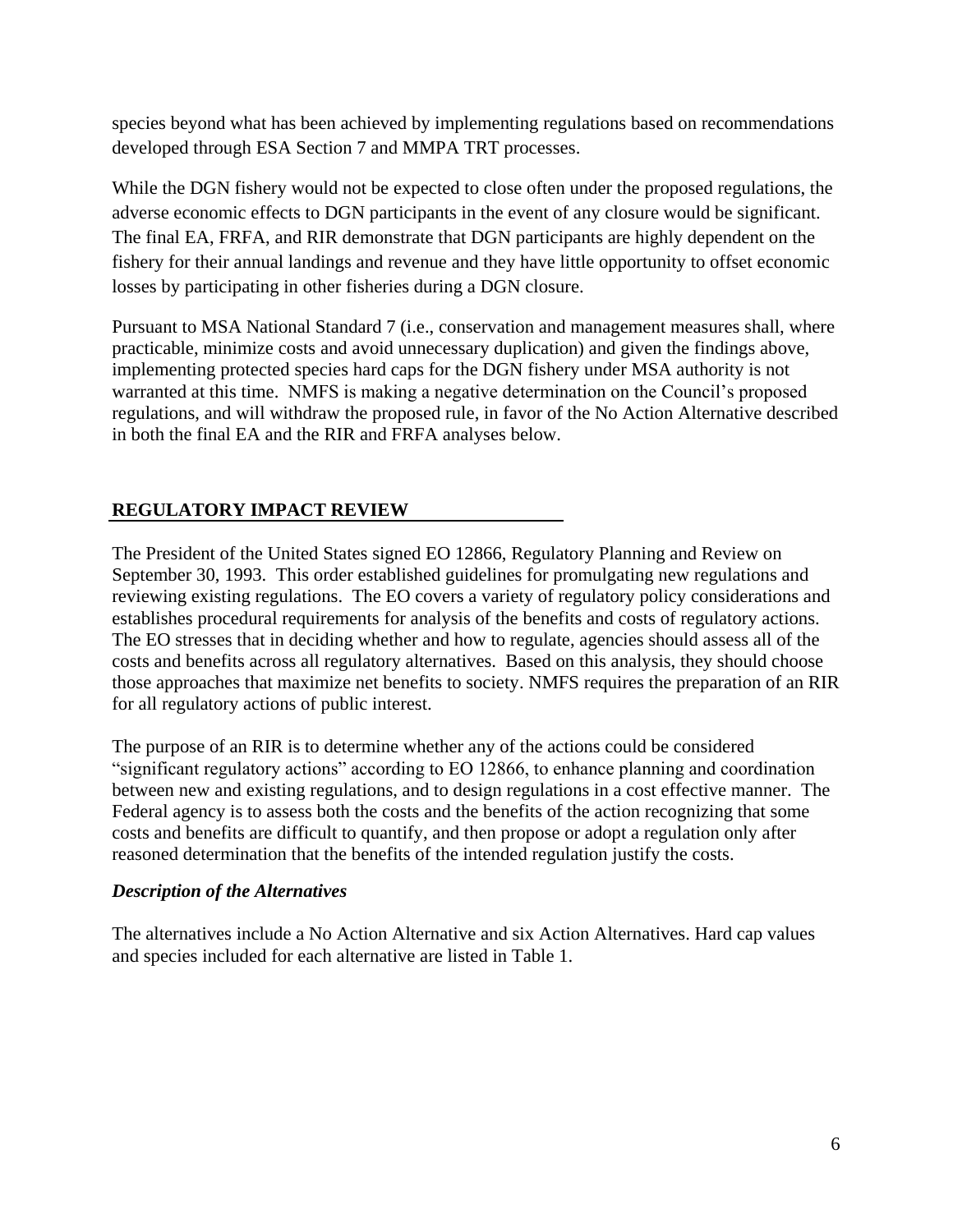| $\sim$                |                |        | Alternative 1 Alternative 2 Alternative 3 |                | Alternative 4  | Alternative 5  |                | Alternative 6  |
|-----------------------|----------------|--------|-------------------------------------------|----------------|----------------|----------------|----------------|----------------|
|                       |                |        |                                           | 1              | 2-Year         | 1              | 2-Year         | 2-Year         |
| Number of Years       |                |        |                                           |                | Average        |                | Average        |                |
| lFin Whale            | 1              |        |                                           | 2              | 2              | 1              | 1              | $\overline{2}$ |
| Humpack Whale         | $\overline{2}$ | 11     | 5                                         | $\overline{2}$ | $\overline{2}$ | 1              | 1              | $\overline{2}$ |
| Sperm Whale           | $\overline{2}$ | 2      | 3                                         | $\overline{2}$ | $\overline{2}$ | 1              | $\mathbf{1}$   | $\overline{2}$ |
| Leatherback Turtle    | 3              | 3      | 4                                         | 3              | 3              | $\mathbf{1}$   | 1              | $\overline{2}$ |
| Loggerhead Turtle     | 3              | 3      | 4                                         | 3              | 3              | 1              | 1              | $\overline{2}$ |
| Olive Ridley Turtle   | 1              |        |                                           | 2              | 2              | 1              | $\mathbf{1}$   | $\overline{2}$ |
| Green Turtle          | 1              |        |                                           | $\overline{2}$ | $\overline{2}$ | 1              | 1              | $\mathfrak{p}$ |
| Short-fin Pilot Whale |                | 5      |                                           | 5              | 5              | $\overline{2}$ | $\overline{2}$ | 4              |
| CA/OR/WA stock        |                |        |                                           |                |                |                |                |                |
| Bottlenose Dolphin    |                |        |                                           | 6              | 6              | $\overline{2}$ | $\mathfrak{p}$ | 4              |
| CA/OR/WA stock        |                |        |                                           |                |                |                |                |                |
| Pinniped Group        |                | 4,316  |                                           |                |                |                |                |                |
| Dolphin Group         |                | 13,582 |                                           |                |                |                |                |                |

**Table 1. Summary of hard cap levels under the action alternatives (blank cells indicate there is no cap for that species proposed under the alternative).**

**No Action Alternative:** There are currently no Federal requirements for hard caps on incidental catch of protected species for the DGN fishery. NMFS currently manages DGN incidental catch of ESA-listed marine mammals and sea turtles relative to the ITS in the May 2, 2013, BO for the fishery. If the DGN fishery exceeds the ITS for any species, NMFS is required by the ITS to reinitiate an ESA Section 7 consultation to determine if the amount of take expected in the fishery jeopardizes the continued existence of ESA-listed species.

NMFS currently manages incidental catch of marine mammals under the MMPA. The catch of each marine mammal stock is compared to that stock's PBR. PBR is defined by the MMPA as the maximum number of animals, not including natural mortalities, which may be removed from a marine mammal stock while allowing that stock to reach or maintain its optimum sustainable population. The Pacific Offshore Cetacean Take Reduction Team (POCTRT) established for the DGN fishery evaluates the fishery's performance relative to PBR for each marine mammal stock and recommends measures to keep the catch of any marine mammal stock below the corresponding PBR. The POCTRT is also tasked with identifying measures to reduce humancaused mortality and serious injury (M&SI) of each stock of marine mammal to below its Zero Mortality Rate Goal (ZMRG). ZMRG is defined as 10 percent of a stock's PBR.

**Alternative 1:** A Federal requirement to establish annual hard caps for HPPS, which are species listed in the ITS in the May 2, 2013, BO for the DGN fishery.<sup>4</sup> The hard cap values are equal to the estimated total amount of expected take listed in Table 12 in the 2013 DGN fishery BO. Annual hard caps are based on each fishing season. These would be assessed based on total estimated M&SI beginning on May 1 each year.

M&SI to protected species are counted towards the hard cap. The cap numbers are expressed as estimated total M&SI in Table 1. If fishery monitoring is below 100 percent, then observed

 $\overline{a}$ <sup>4</sup> National Marine Fisheries Service. 2013. Biological Opinion on continued management of the drift gillnet fishery under the Fishery Management Plan for U.S. West Coast Fisheries for Highly Migratory Species. Southwest Region, 158 p.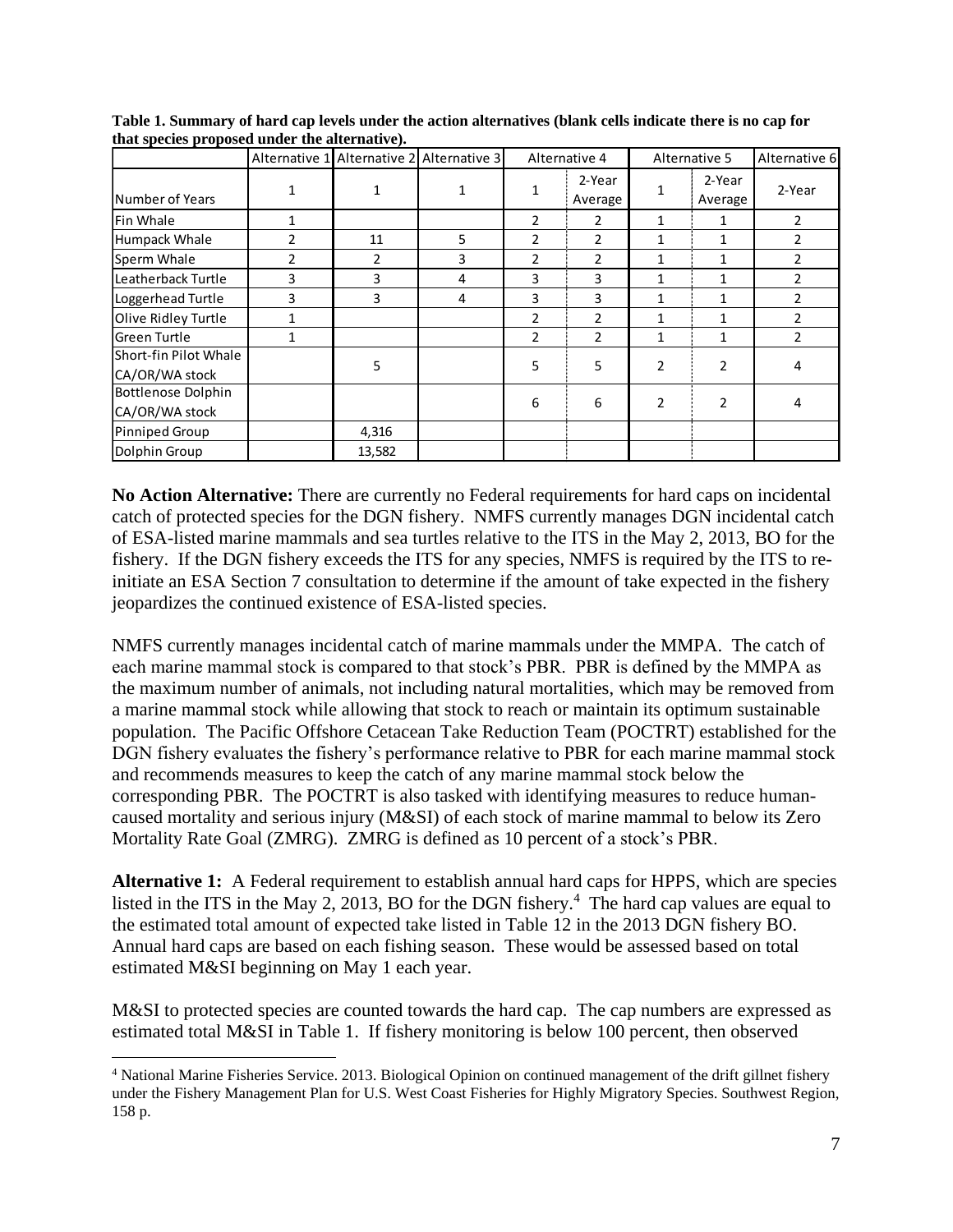M&SI would be expanded based on the level of monitoring to estimate total take to determine whether a cap has been reached or exceeded. If the hard cap on any species is reached or exceeded, the DGN fishery would be closed for the remainder of the fishing season.

**Alternative 2:** A Federal requirement to establish annual hard caps for marine mammals based on documented recent (2001-2013) encounters with the DGN fishery and selected ESA-listed sea turtles for which population status is of greatest concern. For non-ESA listed marine mammals, other than short-fin pilot whales, hard caps are established for grouped dolphins and pinnipeds. Annual hard caps are based on each fishing season. These would be assessed based on total estimated M&SI beginning May 1 each year.

Marine mammal hard caps are based on PBR from the 2013 U.S. Pacific Marine Mammal Stock Assessment Report.<sup>5</sup> For non-ESA listed marine mammals, hard caps are established for grouped dolphins and pinnipeds. Hard cap values for ESA-listed sea turtles are based on the expected amount of take of individuals shown in Table 12 in the 2013 DGN fishery BO. Hard caps would not be revised as PBR values for species or groups change.

M&SI to protected species are counted towards the hard cap. The cap numbers are expressed in Table 1 as estimated total M&SI. The cap numbers are expressed as estimated total M&SI. If fishery monitoring is below 100 percent, then the numbers of observed M&SI would be expanded based on the level of monitoring to estimate total take to determine whether a cap has been reached or exceeded. If the hard cap on any species is reached or exceeded, the DGN fishery would be closed for the remainder of the fishing season.

**Alternative 3:** A federal requirement to establish annual hard caps for ESA-listed marine mammals (sperm and humpback whales) and sea turtles (leatherback and loggerhead turtles) for which population status is of particular concern. Annual hard caps would be based on each fishing season. These would be assessed based on total estimated M&SI beginning May 1 each year.

Hard cap values are based on levels for which takes are unlikely to trigger a jeopardy determination under an ESA section 7 consultation. A jeopardy determination is made on a caseby-case basis. If actual estimated takes exceed the expected take levels listed in the ITS, then consultation under section 7 of the ESA is reinitiated. Through that process the jeopardy determination is made. There is no specific guidance in place stating what specific levels of take above the expected take listed in the BO would result in a jeopardy determination. Therefore, the hard cap values under this alternative have been determined based on estimated fishery M&SI for marine mammals at values slightly above the expected take listed in the BO.

M&SI to protected species are counted towards the hard cap. The cap numbers are expressed in Table 1 as estimated total M&SI. If fishery monitoring is below 100 percent then observed M&SI would be expanded based on the level of monitoring to estimate total take to determine

 $\overline{a}$ 

<sup>5</sup> Carretta, J. V., E. Oleson, D. W. Weller, A. R. Lang, K. A. Forney, J. Baker, B. Hanson, K. Martien, M. M. Muto, A. J. Orr, H. Huber, M. S. Lowry, J. Barlow, D. Lynch, L. Carswell, R. L. Brownell Jr., and D. K. Mattila. 2014. U.S. Pacific Marine Mammal Stock Assessments: 2013. 414 pages.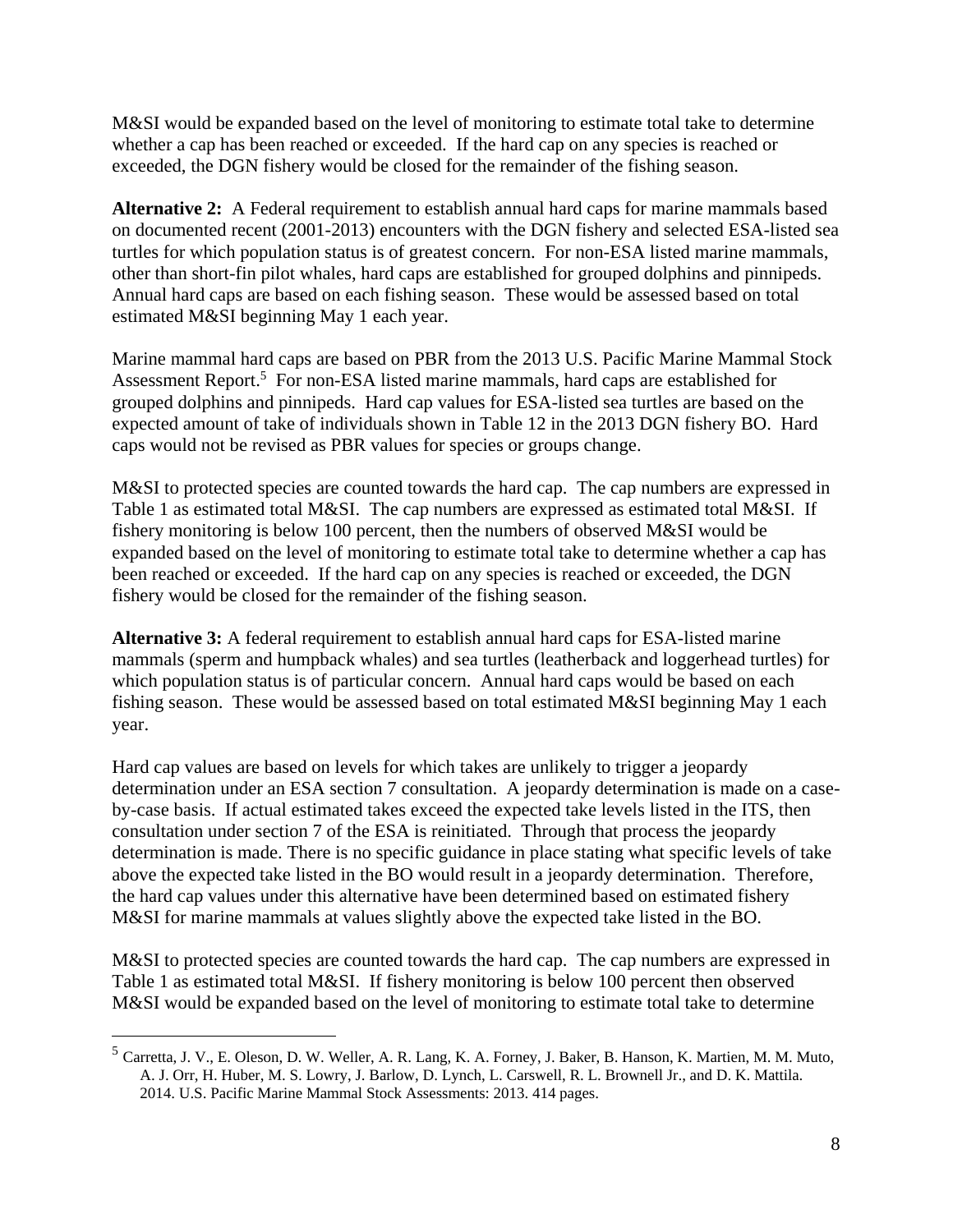whether a cap has been reached or exceeded. If the hard cap on any species is reached or exceeded, the DGN fishery would be closed for the remainder of the fishing season.

**Alternative 4:** A Federal requirement to establish hard caps for HPPS and marine mammal species with an annual fishery M&SI of greater than or equal to 10 percent of PBR. In addition, a hard cap is set for short-fin pilot whale. This stock is not ESA-listed and the fishery M&SI is below 10 percent of PBR. However, its PBR of 4.6 animals is low. Marine mammals where annual fishery M&SI (from all fisheries) exceeds 10 percent of PBR were identified based on information provided in Appendix 3 to the 2013 Pacific Marine Mammal Stock Assessment Report. Fishery M&SI takes into account the effect of all fisheries, not just the DGN fishery.

Hard cap values for ESA-listed species are based on the expected amount of take of individuals shown in Table 12 in the 2013 DGN fishery BO. However, the hard caps for fin whale, olive ridley sea turtle, and green turtle are set above the estimated one-year take in the ITS, recognizing that these species are infrequently encountered in the DGN fishery so expected take is less likely to trigger a jeopardy determination. For non-ESA listed marine mammals, PBR is used for the hard cap values.<sup>6</sup>

M&SI to protected species are counted towards the hard cap. The cap numbers are expressed in Table 1 as estimated total M&SI. If fishery monitoring is below 100 percent then observed M&SI would be expanded based on the level of monitoring to estimate total take to determine whether a cap has been reached or exceeded. If the hard cap on any species is reached or exceeded under this alternative, the DGN fishery would be closed for the remainder of the fishing season. Under the two-year sub-option below, the fishery would remain closed until the two-year average catch of all HPPS is less than the two-year hard cap value.

There are two sub-options:

 $\overline{a}$ 

Alternative 4 Sub-option 1: annual hard caps based on each fishing season. These would be assessed based on total estimated M&SI beginning May 1 each year.

Alternative 4 Sub-option 2: two-year hard caps. The two-year caps are the average of estimated M&SI over the biennial management cycle or two consecutive fishing seasons.

**Alternative 5:** A Federal requirement to establish hard caps for the same HPPS as in Alternative 4. Observed entanglement of a protected species, rather than estimated M&SI, would count towards a hard cap. Entanglement is defined under this alternative as an animal captured in any part of the DGN gear, regardless of its condition.

The hard caps under this alternative are calculated based on 30 percent observer coverage, which is the NMFS DGN Observer Program target coverage level. The cap numbers are derived by applying a ratio of 0.3 to the cap numbers under Alternative 4 and rounding up the fractional results. These caps would not change if observer coverage levels differed from 30 percent.

<sup>6</sup> Carretta, J. V., E. Oleson, D. W. Weller, A. R. Lang, K. A. Forney, J. Baker, B. Hanson, K. Martien, M. M. Muto, A. J. Orr, H. Huber, M. S. Lowry, J. Barlow, D. Lynch, L. Carswell, R. L. Brownell Jr., and D. K. Mattila. 2014. U.S. Pacific Marine Mammal Stock Assessments: 2013. 414 pages.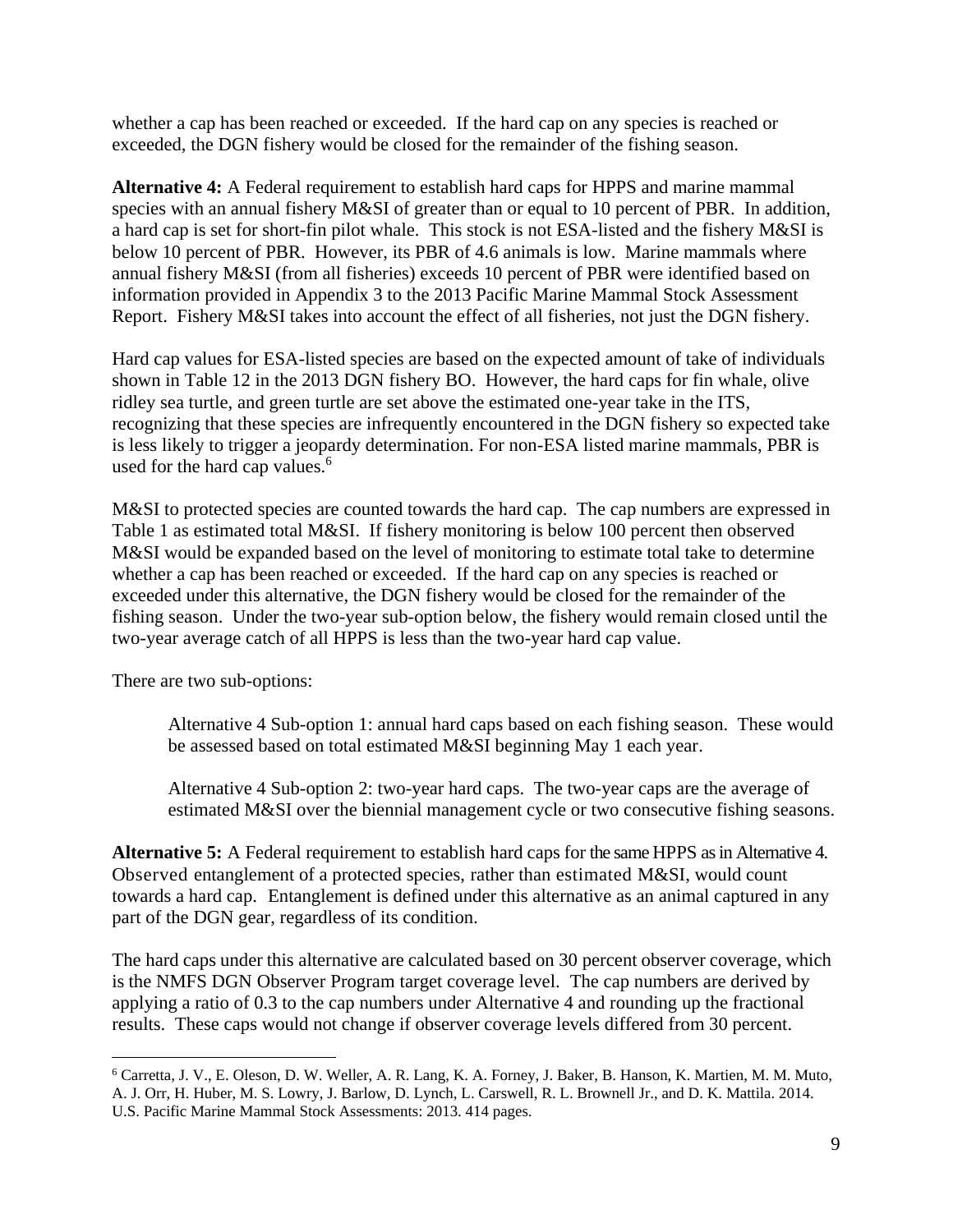While the hard cap values under this alternative are calculated based on an expected 30 percent observer coverage level, this alternative does not require NMFS to maintain 30 percent observer coverage, nor does it contain provisions for years when actual observer coverage is less than 30 percent. NMFS increased its target DGN observer coverage level from 20 percent to 30 percent in 2013 to implement a recommendation of the National Bycatch Report<sup>7</sup> and expects to maintain this target for the foreseeable future. If the hard cap on any species is reached or exceeded under this alternative, the DGN fishery would be closed for the remainder of the fishing season. Under the two-year sub-option below, the fishery would remain closed until the two-year average catch of all HPPS is less than the two-year hard cap value.

There are two sub-options:

 $\overline{a}$ 

Alternative 5 Sub-option 1: annual hard caps based on each fishing season. These would be assessed based on total observed entanglement beginning May 1 each year.

Alternative 5 Sub-option 2: two-year hard caps. The two-year caps are the average of observed entanglements over the biennial management cycle or two consecutive fishing seasons. Table 9 shows the hard cap values for this alternative.

**Alternative 6 (Preferred Alternative):** A Federal requirement to establish two-year hard caps on observed mortality/injury for the same HPPS as in Alternatives 4 and 5. The two-year caps are aligned with a rolling two-year window. The rolling window would always consider observed mortality/injury during the previous fishing season along with the current fishing season to determine whether a two-year hard cap has been met or exceeded, and whether the DGN fishery is closed. If closed, the fishery would remain closed until the two-year average catch of all HPPS is less than the two-year hard cap value.

### *An economic analysis of the expected effects of each selected alternative relative to the No Action Alternative*

The focus of the RIR is on the incremental changes in net economic benefits or any economic impacts expected from the proposed alternatives relative to the status quo or no action alternative. The DGN fishery is expected to be affected by the proposed action.

Under the No Action Alternative, the DGN fishery would operate as status quo. Hard caps would not be established for HPPS, and fishing practices and catch rates would be expected to remain the same as past performance. In the absence of hard caps, expected ex-vessel fishing revenues would be \$1,779,241, with \$559,033 in total variable profits. Participation and effort would likely reflect current trends. Given the current scale of the fishing revenue for the DGN fleet, any benefits from DGN fishing might be jeopardized by the potential risks of direct financial penalties or litigation costs in compliance with the provisions in the ESA or MMPA. Under the "No Action" alternative, the direct value of fishery may be reduced by potential costs associated with these risks.

<sup>7</sup> National Marine Fisheries Service. 2011. U.S. National Bycatch Report [W. A. Karp, L. L. Desfosse, S. G. Brooke, Editors]. U.S. Dep. Commer., NOAA Tech. Memo. NMFS-F/SPO-117E, 508 p.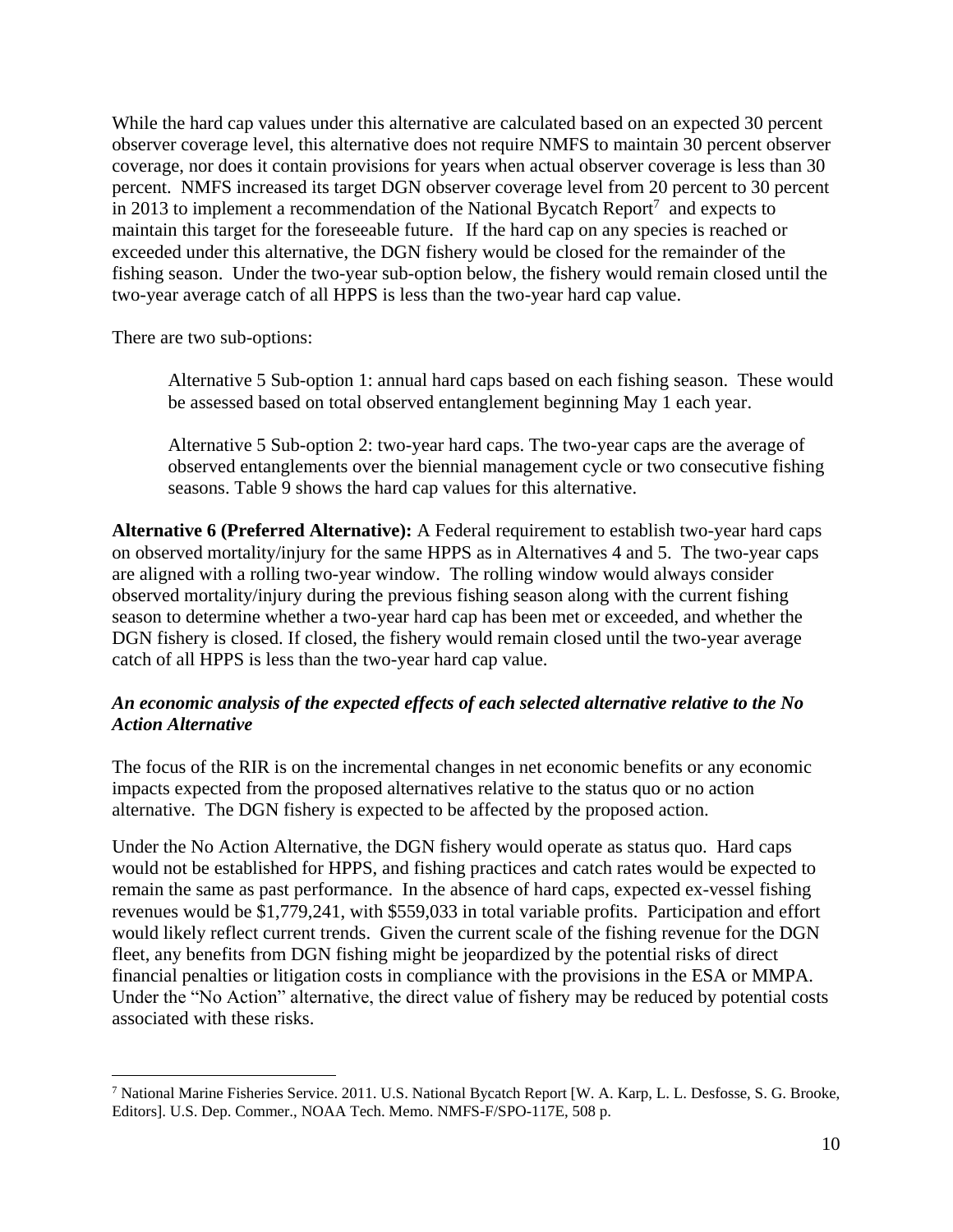Alternative Actions 1 through 4 would implement hard caps based on M&SI of protected species. Among Alternatives 1 through 6, Alternatives 1 and 3 would have the least amount of impact to the DGN fleet, both in terms of effort and economic loss (see Table 2). Similarly, Alternatives 2 and 4 would have less deleterious effects on the fleet when compared to Alternatives 5 and 6. However, in analyzing these alternatives, the Council's Highly Migratory Species Management Team (HMSMT) identified a number of concerns regarding the feasibility of implementation, which would result in considerable costs to the agency and the public. The current M&SI determination process is a multi-step process that requires coordination between the Regional Office, NMFS Science Center Staff, and a NMFS Scientific Review Group and takes multiple months to complete. The final assessment occurs at the end of the calendar year, and is therefore not responsive enough to inseason interactions with protected species. The HMSMT<sup>8</sup> determined that implementing Alternatives 1 through 4 would require that NMFS develop a new methodology for M&SI assessments, which would be costly and delay implementation of the proposed action. Additionally, observer coverage levels vary between and within fishing seasons, and many DGN vessels participate in multiple fisheries. These factors make it difficult to determine the coverage rate at the time an interaction occurs, thus influencing the hard cap limits. Therefore, Alternative 6 would produce an outcome similar to Alternatives 1 through 4 (i.e., conservation of HPPS) and would require less time to implement.

Under both sub-options of Alternative 5, observed entanglement of a protected species would count towards a hard cap. While no implementation issues exist, these alternatives would have a severe adverse impact to the fleet (see Table 2). The fishery would expect to close with greater frequency under Alternative 5 than the other alternatives, resulting in an \$859,194 loss in exvessel revenue under sub-option 1 and a \$527,810 loss under sub-option 2 when compared to the No Action Alternative. By comparison, Alternative 6 only results in a \$273,239 revenue loss against the No Action Alternative (see Table 2).

Due to the implementation issues associated with Alternatives 1-4 and the adverse economic impacts associated with Alternative 5 sub-options 1 and 2, Alternative 6 was chosen as the preferred alternative.

| Bootstrap Mean Results for Hard Caps Alternatives vs. No Action Alternative Using Post-2000 Data |             |            |            |            |                                                                           |                |               |               |  |  |  |  |
|--------------------------------------------------------------------------------------------------|-------------|------------|------------|------------|---------------------------------------------------------------------------|----------------|---------------|---------------|--|--|--|--|
|                                                                                                  |             |            |            |            | No Action   Alternative 1   Alternative 2   Alternative 3   Alternative 4 | Alternative 5  | Alternative 5 | Alternative 6 |  |  |  |  |
|                                                                                                  |             |            |            |            |                                                                           | Sub-option 1   | Sub-option 2  |               |  |  |  |  |
| <b>Sets</b>                                                                                      | 1.210       | $-44$      | -60        | $-44$      | -66                                                                       | -551           | $-346$        | $-180$        |  |  |  |  |
| <b>Total Revenue</b>                                                                             | \$1,779.241 | (573, 158) | (597, 575) | (573, 158) | ( \$108, 286)                                                             | $($ \$859,194) | (5527, 810)   | (5273, 239)   |  |  |  |  |
| Total Variable Profits                                                                           | \$559,033   | (529, 362) | (537, 871) | (529, 362) | (542, 201)                                                                | (5303,998)     | (5178,998)    | (591, 913)    |  |  |  |  |
| Average Variable Profits                                                                         | \$27,952    | (51, 468)  | (51,894)   | (51, 468)  | (52, 110)                                                                 | (515,200)      | ( \$8,950)    | (54, 596)     |  |  |  |  |
| Landings                                                                                         | 286.1       | $-11.1$    | $-15.0$    | $-11.1$    | $-16.7$                                                                   | $-136.0$       | $-83.9$       | $-43.4$       |  |  |  |  |

**Table 2. Bootstrap mean results for two-year hard caps alternatives using post-2000 data.**

As stated above, NMFS conducted further analyses following the public comment period for the proposed rule to assess DGN participants' degree of dependence on the DGN fishery versus other fisheries and to determine which other fisheries they could participate in to offset losses during a DGN closure. To gauge dependence on DGN fishing, PacFIN landings data were

 $\overline{a}$ <sup>8</sup> Pacific Fishery Management Council. March 2015. Highly Migratory Species Management Team Report on Proposed California Drift Gillnet Fishery Management and Monitoring Plan Including Management Alternatives. [Agenda Item H.4.b.](http://www.pcouncil.org/wp-content/uploads/H4b_HMSMT_Rpt_MAR2015BB.pdf)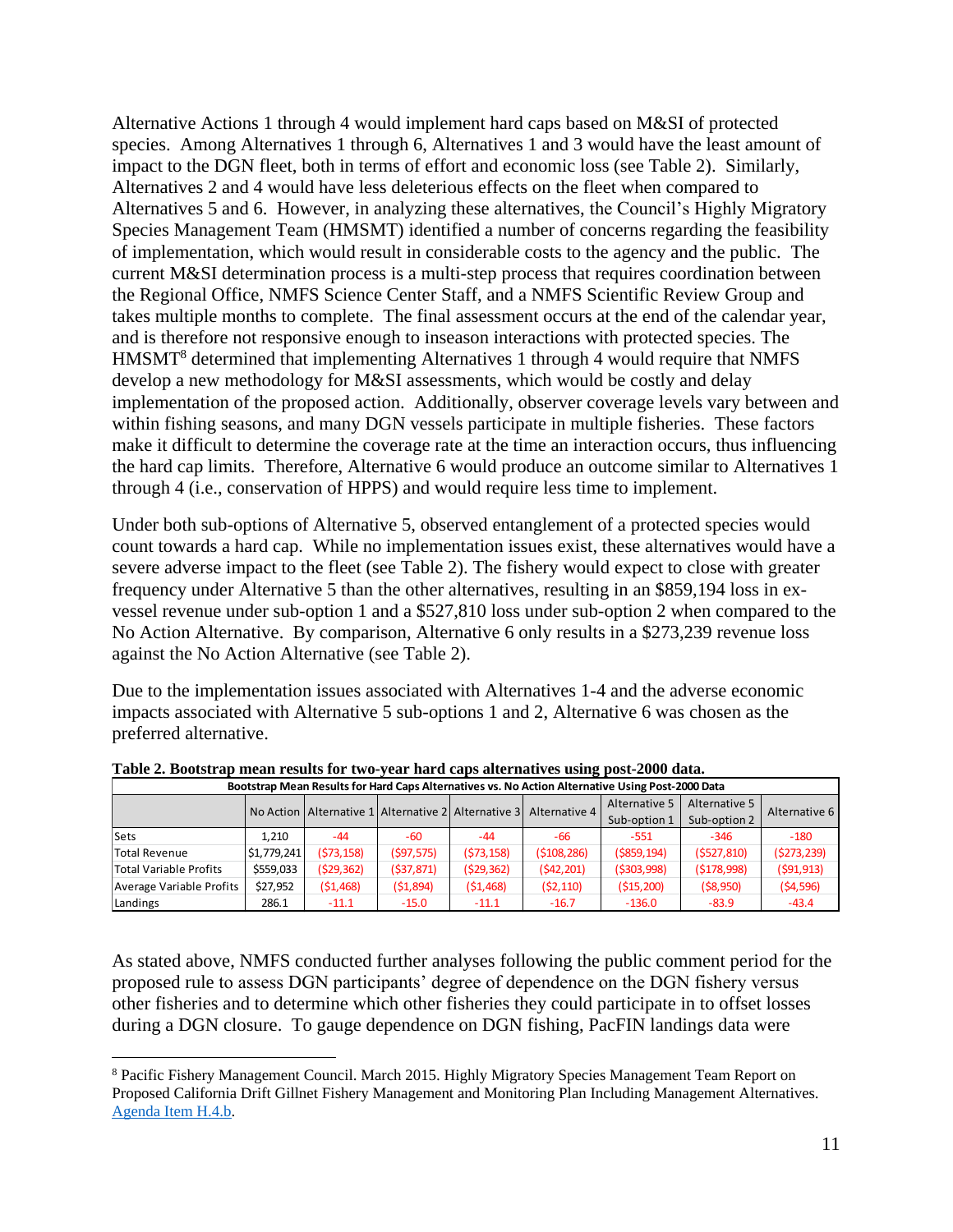analyzed for the twenty vessels most likely to be impacted by the proposed action. These vessels made DGN landings between 2012 and 2015, and most fished DGN every year during that time period. Landings from 2011 were not considered because PacFIN data show that although several vessels fished in 2011, they have not fished since. Landings from 2016 were not considered because PacFIN data was not complete when the vessel list was generated.



**Figure 2**: **Fleet output by season.**

Figure 2 displays total output over recent seasons for the current DGN fleet measured by pounds of landings (left panel) and dollar revenues (right panel). Total production, defined as landings or revenues due to all methods of fishing, including DGN plus catch from other methods such as albacore hook and line, set gillnet, crab pot, etc., is represented with blue solid lines and square markers; DGN-specific production is shown with red dashed lines and diamond markers. Though DGN output represents a significant fraction of the total in each year, it has constituted less than fifty percent of output in most years, both by weight and dollar value. For the overall fleet, other fishing methods besides DGN contributed a share of vessel production.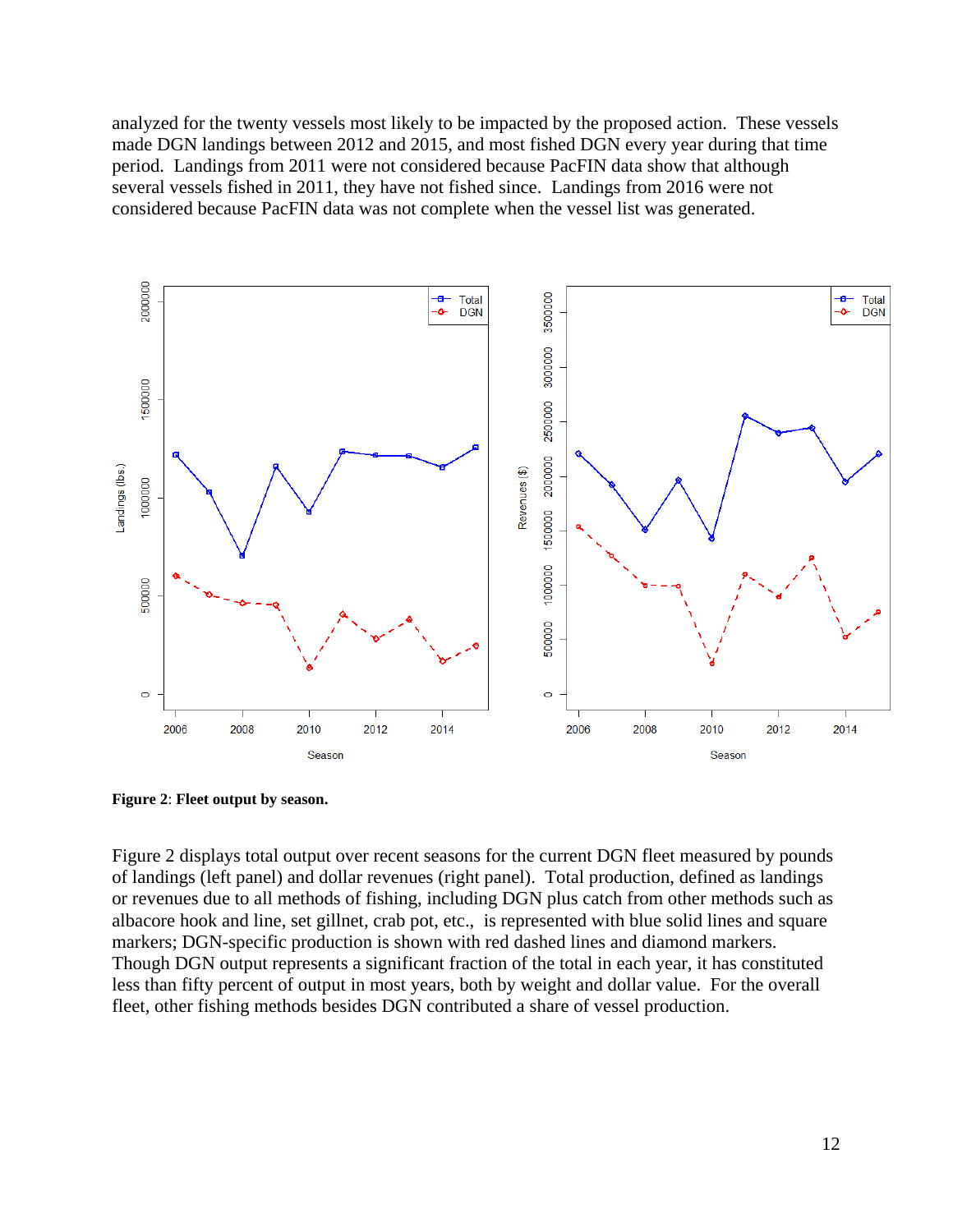

**Figure 3: Average monthly fleet output, 2006-2015.**

Figure 3 documents average monthly output for the current DGN fleet over the 2006-2015 period, again measured in terms of pounds of landings (left panel) and dollar revenues (right panel).

Total production from all fisheries in which the DGN fleet participates (blue solid lines) is very limited from February through May, when spatial closures prohibit DGN fishing and swordfish availability is low within the U.S. EEZ. Production steadily increases over the June through September period, reaching peak volume of landings and revenues in September. While production tapers off over the October through January period, it remains relatively high over these months compared to the off-season, particularly when measured in terms of revenues (right panel). DGN-specific production (red dashed lines) follows a similar pattern when the swordfish fishing season opens in August. DGN production generally increases over the September through December period, with the highest levels occurring in November through December.

While the open-access albacore hook and line fishery (for which seventeen of the twenty analyzed DGN vessels hold gear endorsements) is important to DGN participants from June through September, DGN accounts for nearly 100 percent of the share of total landings and revenues over the November through January period. These months are particularly important in terms of revenues (right panel) for the DGN fleet. While other fisheries are seasonally available during the late part of the season, the high DGN share of output reveals a preference for DGN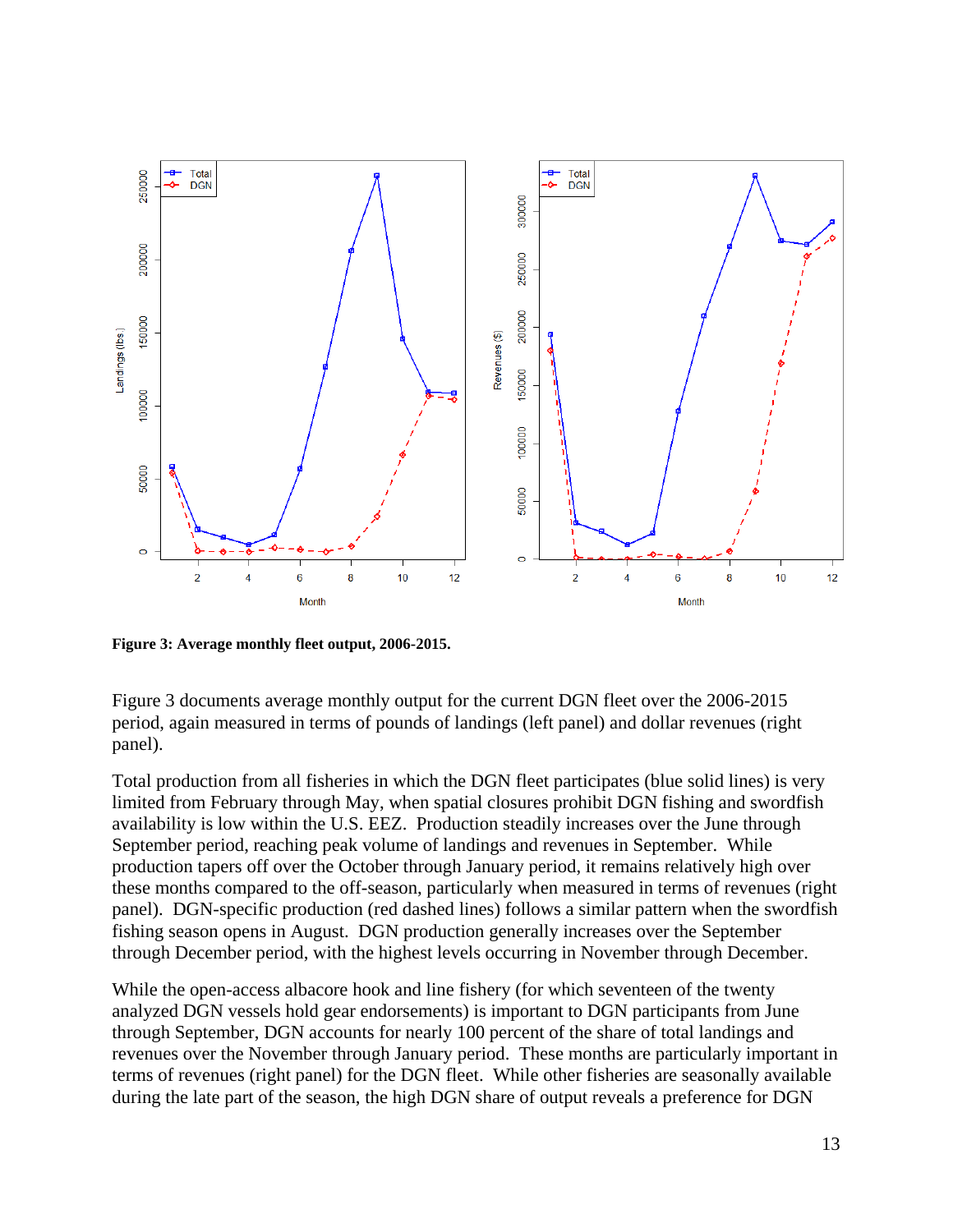fishing during the end of the season. The high dependence on DGN during the last three months of the season and the relatively higher value of landings during this period demonstrates the value of the DGN fishing opportunity that would be lost in the event of a closure, particularly during the November through January period.

The alternatives may result in a direct minor beneficial effect to target and non-target fish species and protected species during fishing seasons when a hard cap is met or exceeded. The DGN fishery would close, making certain that no more individuals of these species would be caught with DGN gear for the remainder of the closure period. These effects are expected to occur once during fifteen future fishing seasons under the preferred alternative based on historic data, and assuming catch rates remain the same as in the past. The fishery may close less often than this since fewer sets are now observed than in the past to achieve 30 percent observer coverage. The amount of the beneficial effect would depend on when during the fishing season a hard cap is met or exceeded. A hard cap met or exceeded early in a fishing season would have a greater beneficial effect to the species than if a hard cap were met or exceeded late in a fishing season.

### *Public and Private Costs of Regulations*

The preparation, implementation, enforcement, and monitoring of this or any federal action involves the expenditure of public and private resources that can be expressed as costs associated with the regulation. However, there are no direct costs associated with this action, such as communications materials, public outreach, and additional law enforcement. The costs associated with 30 percent observer coverage expected under the preferred alternative are within NMFS' allocated annual budgetary provision. Costs to manage the fishery would likely increase under the proposed action given the potential need for additional temporary fishery closures. Any such closures would likely precipitate revenue losses to otherwise participating vessel owners and operators. Should fishermen decide not to renew their permits based on extended fishery closures or uncertainty over fishing opportunities or both, the California Department of Fish and Wildlife would collect fewer permit fees. Any research costs for stock assessments to determine, monitor, and update biological reference points would also be incurred under the status quo in an effort to attain the best scientific information available, and to make that information available for making management decisions.

#### *RIR-Determination of Significant Impact*

As mentioned above, the RIR is designed to determine whether the proposed action could be considered a significant regulatory action according to EO 12866. Because NMFS is making a negative determination on the Council's proposed regulations, and will withdraw the proposed rule, none of the EO 12866 test requirements for significant regulatory actions are triggered. This decision will not have an annual effect on the economy of \$100 million or more or adversely affect in a material way the economy, a sector of the economy, productivity, competition, jobs, the environment, public health or safety, or state, local, or tribal governments or communities. Taking into account other federal authorities to manage populations of marine mammals and endangered or threatened species (e.g., MMPA and ESA), making a negative determination on the Council's proposed regulations does not create a serious inconsistency or otherwise interfere with actions taken or planned by other agencies or under other authorities. Lastly, NMFS' decision to not take action will not materially alter the budgetary impact of entitlement, grants, user fees, or loan programs or the rights and obligations of recipients thereof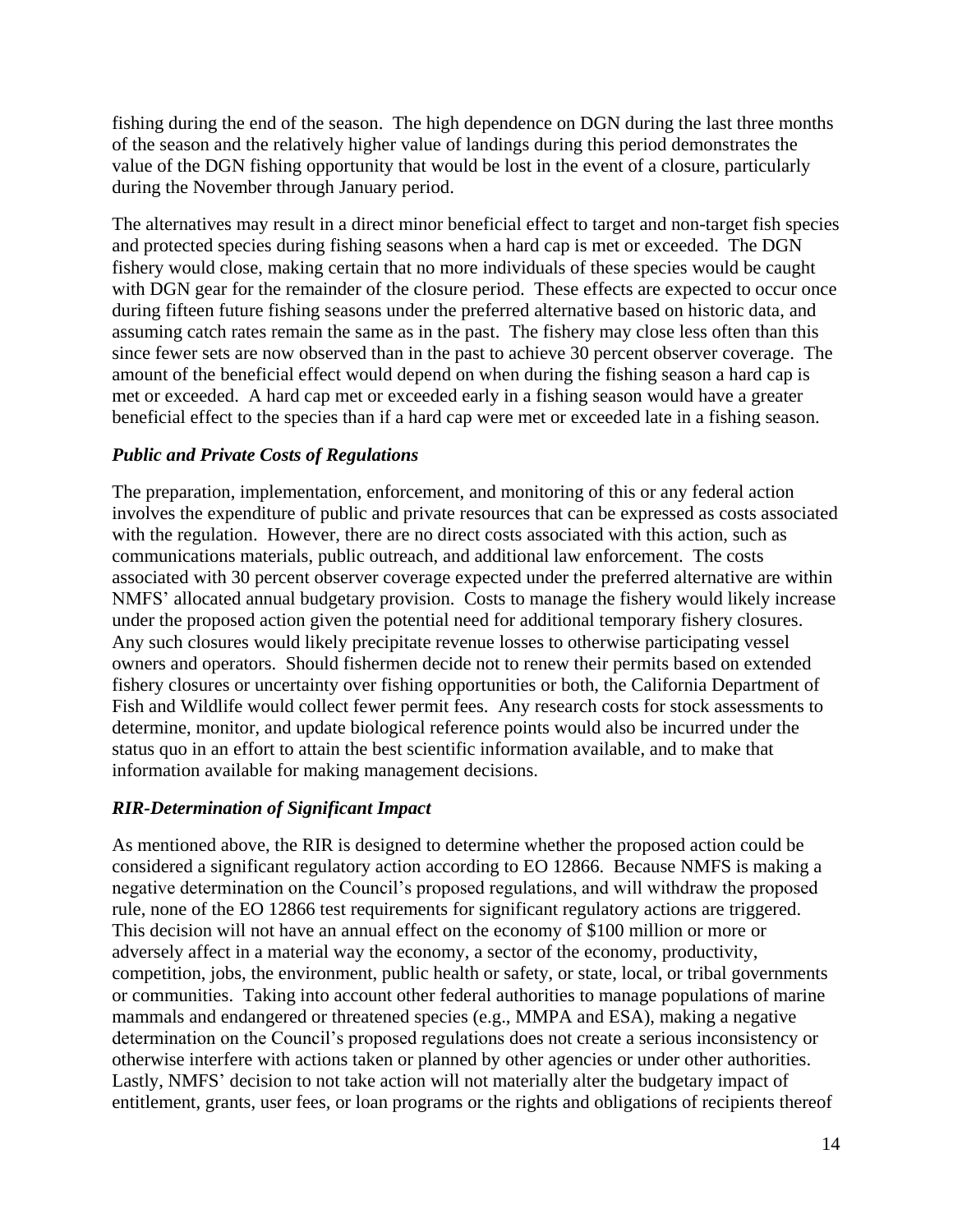or raise novel legal or policy issues arising out of legal mandates, the President's priorities, or the principles set forth in the EO.

### **REGULATORY FLEXIBILITY ANALYSIS**

Under the RFA, the term small entities includes small businesses, small organizations, and small governmental jurisdictions.

Small businesses. The United States Small Business Administration (SBA) defines a "small business" (or "small entities") as one with annual revenue that meets or is below an established size standard. On December 29, 2015, NMFS issued a final rule establishing a small business size standard of \$11 million in annual gross receipts for all businesses primarily engaged in the commercial fishing industry (NAICS 11411) for Regulatory Flexibility Act (RFA) compliance purposes only (80 FR 81194, December 29, 2015). The \$11 million standard became effective on July 1, 2016, and is to be used in place of the U.S. SBA current standards of \$20.5 million, \$5.5 million, and \$7.5 million for the finfish (NAICS 114111), shellfish (NAICS 114112), and other marine fishing (NAICS 114119) sectors of the U.S. commercial fishing industry in all NMFS rules subject to the RFA after July 1, 2016. Id. at 81194.

Small organizations. The RFA defines small organizations as any nonprofit enterprise that is independently owned and operated and is not dominant in its field.

Small governmental jurisdictions. The RFA defines small governmental jurisdictions as governments of cities, counties, towns, townships, villages, school districts, or special districts with populations of less than 50,000.

### *Description and estimate of the number of small entities to which the rule applies.*

There are currently 73 individual permit holders with valid California Department of Fish and Wildlife permits<sup>910</sup>; however, many permits remain inactive. On average, 20 vessels participated in the fishery each year from 2010 through 2015. In 2015, 19 vessels participated in the fishery with total landings equaling 141 mt (round weight), about 7.4 mt on average per vessel. Total landings included 31 mt of common thresher shark, 7 mt of shortfin mako shark, 97 mt of swordfish, and 6 mt of tunas.<sup>11</sup>

Under the action alternatives, when a hard cap limit is met or exceeded, the entire fishery would close for a specified amount of time; therefore, all participants in the fishery are subject to the proposed action. As conveyed above, all participants in the fishery are considered small

 $\overline{a}$ 

<sup>9</sup> As of Monday, August 22, 2016, 66 DGN permits have been renewed. An additional seven permit holders have until May 31st, 2017.

 $10$  California Department of Fish and Wildlife, personal communication, August 25, 2016.

<sup>&</sup>lt;sup>11</sup> Pacific Fishery Management Council. 2016. HMS SAFE Report. Table 12: Number of vessels and commercial [landings \(round mt\) in the West Coast drift gillnet fishery, 1990-2015.](http://www.pcouncil.org/wp-content/uploads/HMS-SAFE-Table-12.htm)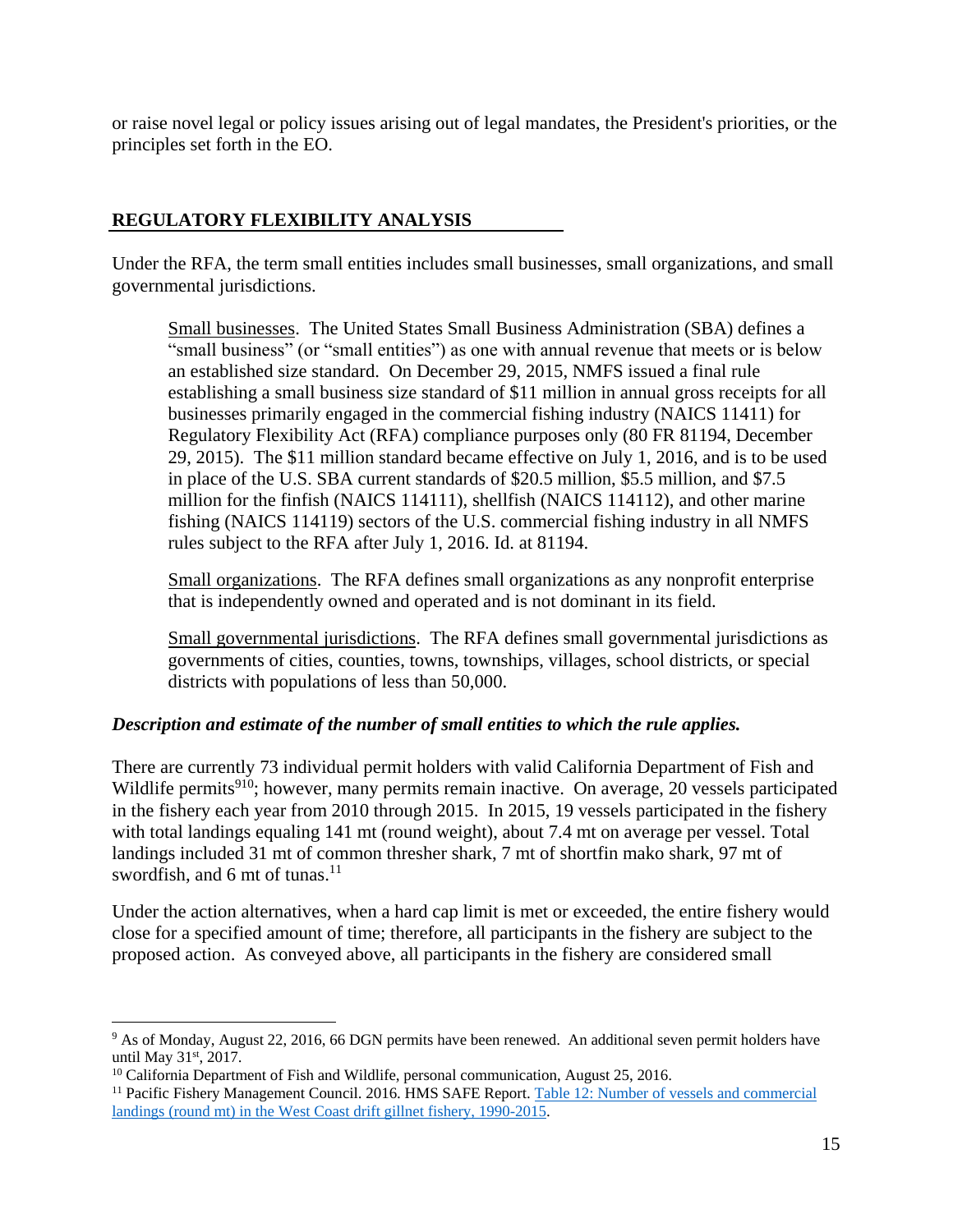businesses since average annual per vessel revenues persist well below the \$11 million threshold (see Figure 1).

#### *Estimate of economic impacts on small entities, by entity size and industry.*

In all alternatives, the economic performance of the fishery declines compared to the No Action Alternative (as shown in Table 1), while impacts on capped species in terms of average M&SI decrease with the adoption of hard caps. This is due to both the direct effect of shutting down the fishery once a cap is reached and to the indirect effect of less allowable fishing effort.

Compared to the No Action Alternative, Alternative 6 (the proposed regulatory action) would result in an estimated reduction of 180 sets and 43 mt in fewer landings, resulting in a \$273,239 loss in total revenue and \$91,913 loss in total variable profits (or a \$4,596 loss per vessel based on a DGN fleet size of 20) (see Table 2 in the RIR). However, DGN effort is variable over the course of a fishing season. Vessels may choose to fish for salmon, albacore, and other marketable species based on abundance and environmental conditions, which may mitigate the anticipated economic losses. The imposition of hard caps may also lead to more cautious fishing practices or innovations, thus reducing the number of protected species interactions. If vessel operators are successful in reducing the frequency of hard cap species catch in the future, the DGN fishery would close less often. However, given the many existing regulatory measures to reduce protected species interactions in the DGN fishery to minimal levels, the degree to which further take reductions can be realized through fishermen's deliberate effort to avoid reaching caps cannot be determined.

Given the assumption that fishermen will continue to participate in the DGN fishery following closure periods, potential adverse economic effects appear to be limited over the long-term except for in the case of Alternative 5, which is expected to result in a large loss of allowable fishing effort, total revenues, total and average variable profits, and market species landings, due to more frequent shutdown of the fishery if caps are administered based on all entanglements (i.e., Alternative 5) rather than counts of mortalities plus injuries (i.e., Alternatives 1 through 4 and 6).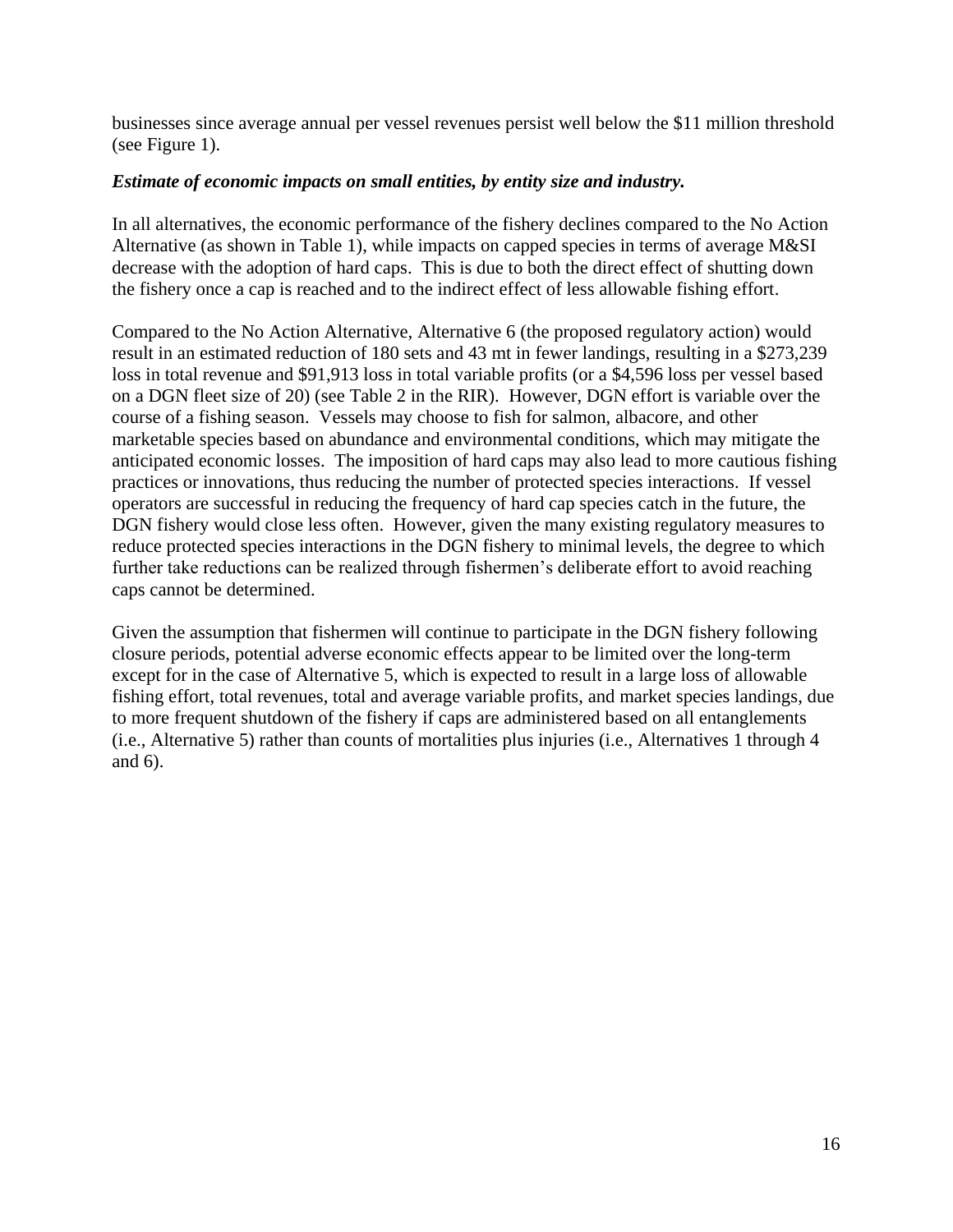



 $\overline{a}$ 

In response to significant issues raised in comments received on the initial RIR and IRFA (described above), NMFS conducted further economic analysis of the short-term effects of fishery closures. To consider active DGN participants' ability to offset the economic harm of a DGN closure when a hard cap is reached, an analysis was conducted to measure current participants' dependency on DGN fishing. Five groups of four vessels each were created, $12$ ranked by increasing DGN revenues as a percent of total vessel revenues over the 2006-2015 seasons. Figure 4 documents dependency on DGN output measured by landings (top panels) and revenues (bottom panels) across the five vessel groups.

The left panels show the percentages of output contributed by DGN fishing activity ranked from lowest (left) to highest (right). By both measures of output, the dependence on DGN fishing

<sup>&</sup>lt;sup>12</sup> Due to MSA confidentiality requirements to disclose information for no fewer than three individual vessels, vessels were ranked by increasing DGN revenues as a share of total revenues, and then broken out into five groups of four vessels each.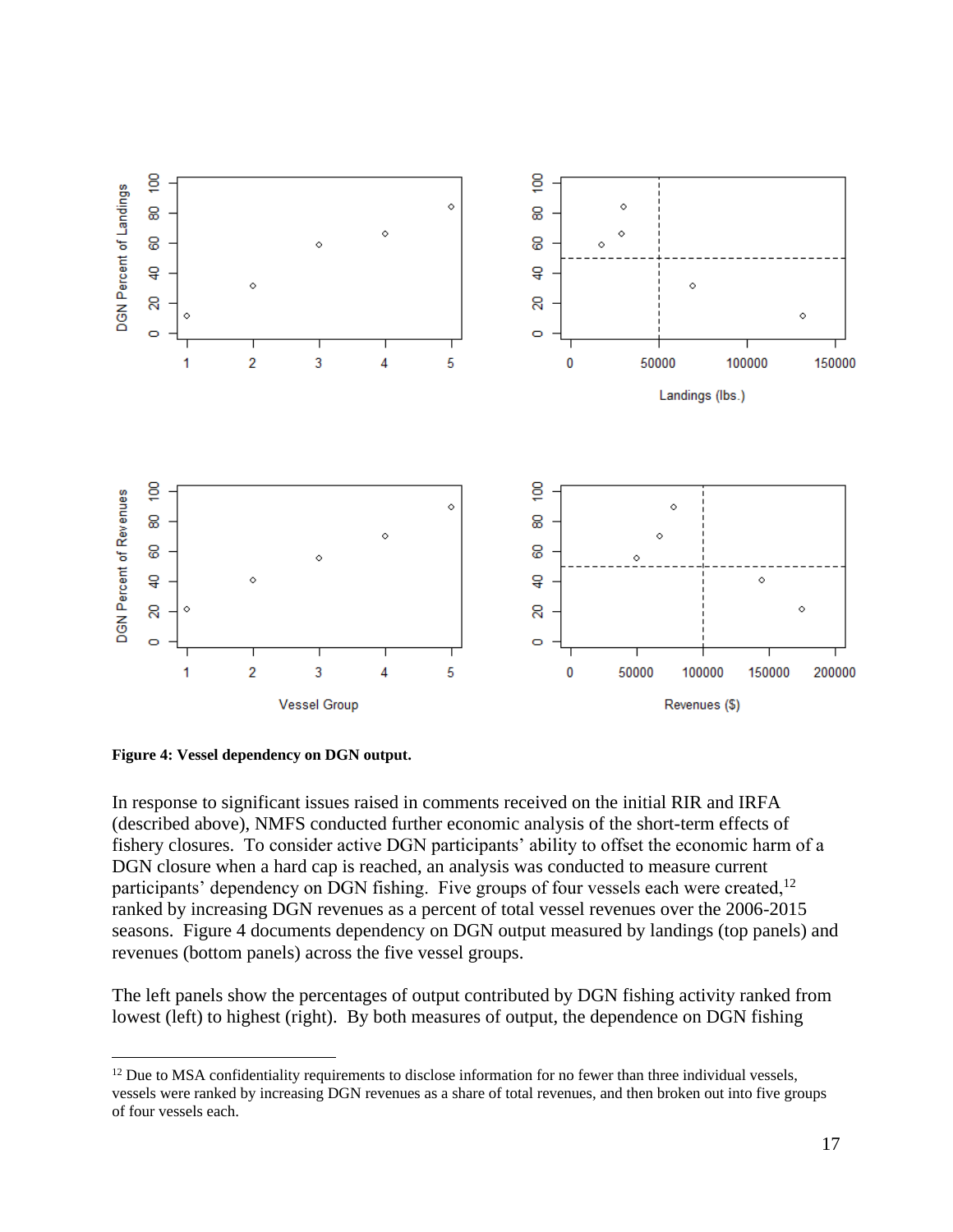varies nearly uniformly across the fleet from levels averaging near twenty percent for the lowest dependency group all the way up to near one hundred percent for the highest dependency group. This suggests that the short-term negative impacts of a regulatory closure on current DGN participants would range from low, for those with less dependence on DGN fishing compared to all fishing, to high, for those with a higher degree of DGN dependence. More than half of the DGN fleet relies on the DGN fishery for over 50 percent of their annual revenue.

The right panels again show percentages of output contributed by DGN fishing on the vertical scale, but the horizontal scales show average annual landings (top right) and revenues (bottom right) within the vessel groups over the 2006 through 2015 fishing seasons. The top right panel documents that two groups of high-producing vessels have less than fifty percent dependency on DGN landings. The remainder of the fleet averaged less than 50,000 pounds of landings from 2006 through 2015. This group was far more dependent on DGN landings, with dependency over 50 percent. A similar picture emerges in terms of revenues (lower right panel), but with a greater average dependence on DGN fishing for the two groups of high-producing vessels. For example, the vessel group with the highest annual landings and revenue relies on the DGN fishery for approximately 15 percent of its landings and 20 percent of its revenue.

Given recent participation in non-DGN fishing, there is reason to expect at least some increased participation in other fisheries if a DGN closure went into effect. To offset lost opportunity during a closure period, DGN fishermen would need to possess or obtain permits for another fishery to participate in that fishery. Fishermen may incur significant costs when purchasing an additional permit, especially if that permit allows participation in a limited entry fishery. For example, publicly-sold limited entry California Dungeness crab, California lobster, and groundfish longline permits cost from \$100,000 to over \$200,000 each, depending on vessel size. Additionally, the cost of purchasing fishing gear for an additional fishery may also be significant.

Review of state and federal fishing permits already held by those individuals most likely to be affected by a DGN closure shows limited opportunity to offset economic losses, especially during November through January, when the majority of DGN landings occur. The limited entry Dungeness crab trap and lobster fisheries are high value fisheries that operate during this period; however, of the twenty individuals who recently participated in the DGN fishery, only one holds a Dungeness crab permit and none hold lobster permits. Further, none of the individuals possess a federal limited entry groundfish or coastal pelagic species permit, and none is endorsed for the federal HMS longline fishery.

All DGN participants possess California general gillnet permits that allow them to fish with set gillnet and small-mesh drift gillnet gear. These fisheries target white seabass, yellowtail and barracuda primarily during summer months, offering little opportunity for DGN participants to offset economic losses from November through January in the event of a DGN closure. The set gillnet fishery targets California halibut year-round, offering some economic opportunity during November through January in the event of a DGN closure.

The swordfish harpoon fishery also operates during the summer and offers little opportunity to offset economic losses due to a DGN closure. Sixteen of the twenty DGN vessels also hold federal HMS permits endorsed for harpoon fishing. Seventeen of the DGN participants also hold HMS permits endorsed for albacore hook and line fishing, and much of the DGN fleet participates in this fishery. The albacore fishery operates primarily from June through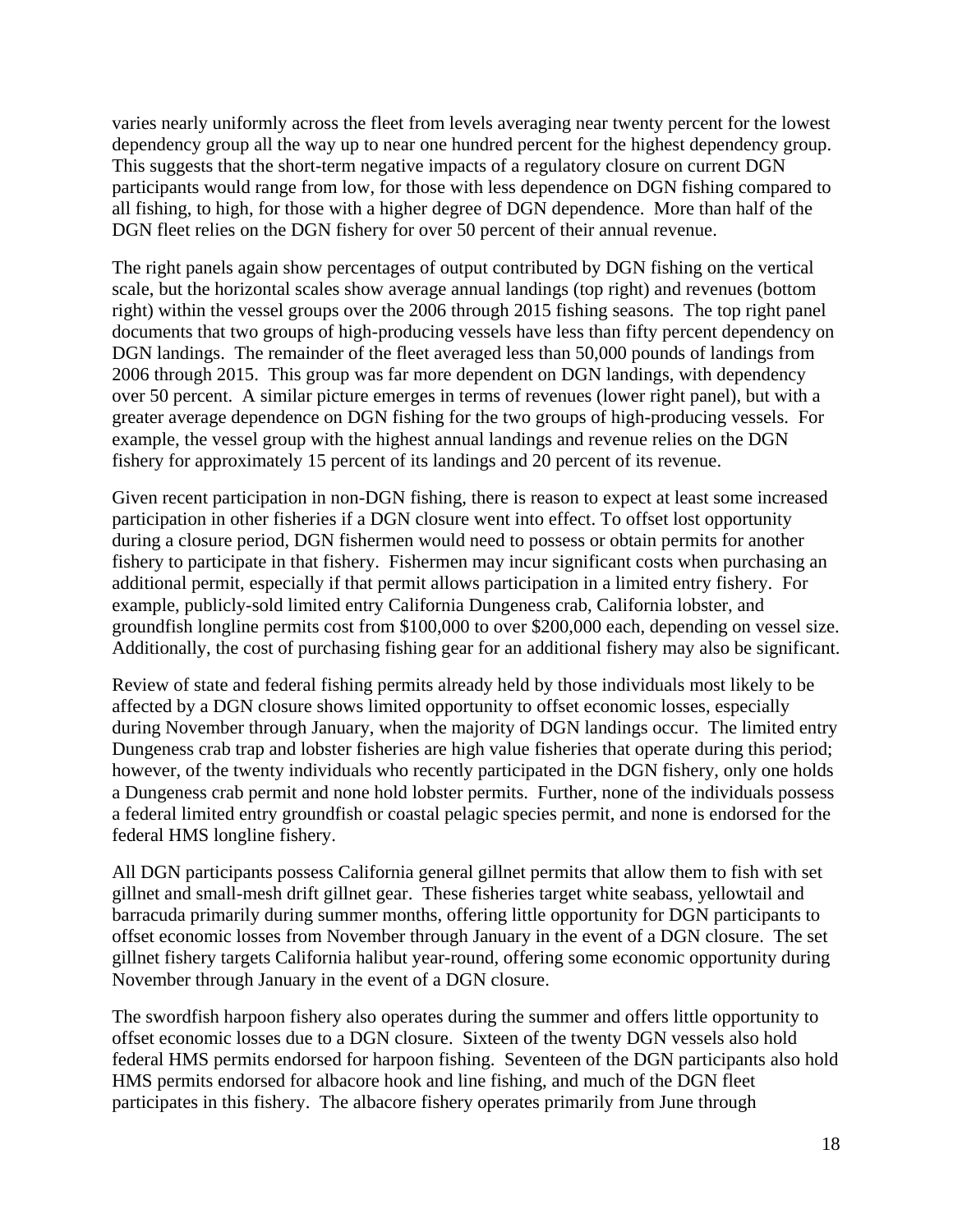September, based on albacore availability off the U.S. West Coast, but does not operate during the period of peak DGN landings (i.e., November through January). Eight DGN participants hold salmon fishing permits; however this fishery also offers little alternative economic opportunity during peak DGN fishing months since the traditional California salmon fishing season is May 1 through September 30.

DGN participants hold a variety of permits for other California fisheries, including commercial trap, rock crab trap, various trawl fisheries, herring gillnet, deeper nearshore rockfish, squid light boat, and sea urchin diving. However, these permits are not widespread among DGN participants. Three or less DGN participants hold any one of these permits. Most of these permits are held by no more than one individual.

Given that the majority of the DGN fleet relies on the fishery for over 50 percent of their annual revenue, DGN participants would experience significant adverse short-term economic effects in the case of a DGN fishery closure. Once a hard cap is reached, a closure could either last for the remainder of a single fishing season or extend through the end of the following fishing season. Although DGN participants may be able to offset a portion of their economic losses by engaging in other fisheries, a review of all fishing permits held by DGN participants and the seasonal operation of those fisheries indicates that their ability to offset losses of a DGN fishery closure is minimal.

## *Reporting and recordkeeping requirements.*

This proposed rule does not contain new collection-of-information requirements.

# *Relevant Federal rules that may duplicate, overlap, or conflict with the proposed action.*

The DGN fishery is currently managed under applicable laws including MSA, ESA, and MMPA. All current time and area restrictions will continue to apply under the No Action Alternative. NMFS strives to ensure consistency among the regulations, and NMFS' decision to not take action does not conflict with any other statutes or regulations, Federal or otherwise.

## *A description of any significant alternatives to the proposed rule that accomplish the stated objectives of applicable statutes and that minimize any significant economic impact of the proposed rule on small entities*

Several other alternatives were considered for the proposed action. Descriptions of each of the alternatives are included in the RIR above, and reasons why other action alternatives were rejected are provided below.

Alternatives 1 through 4 presented significant challenges to implementation. Although Alternatives 1 through 4 vary in the list of included marine mammals and sea turtles for which hard caps are specified, the evaluation of the fishery against hard caps in each of these Alternatives is based on an estimated M&SI assessment derived from observer coverage levels. The current NMFS process under the MMPA for making M&SI determinations is an extensive and multi-step process that takes months to complete and occurs at the end of each calendar year. It was deemed that this process, therefore, would not be responsive enough to inseason interactions with protected species. NMFS would have to create an expedited M&SI assessment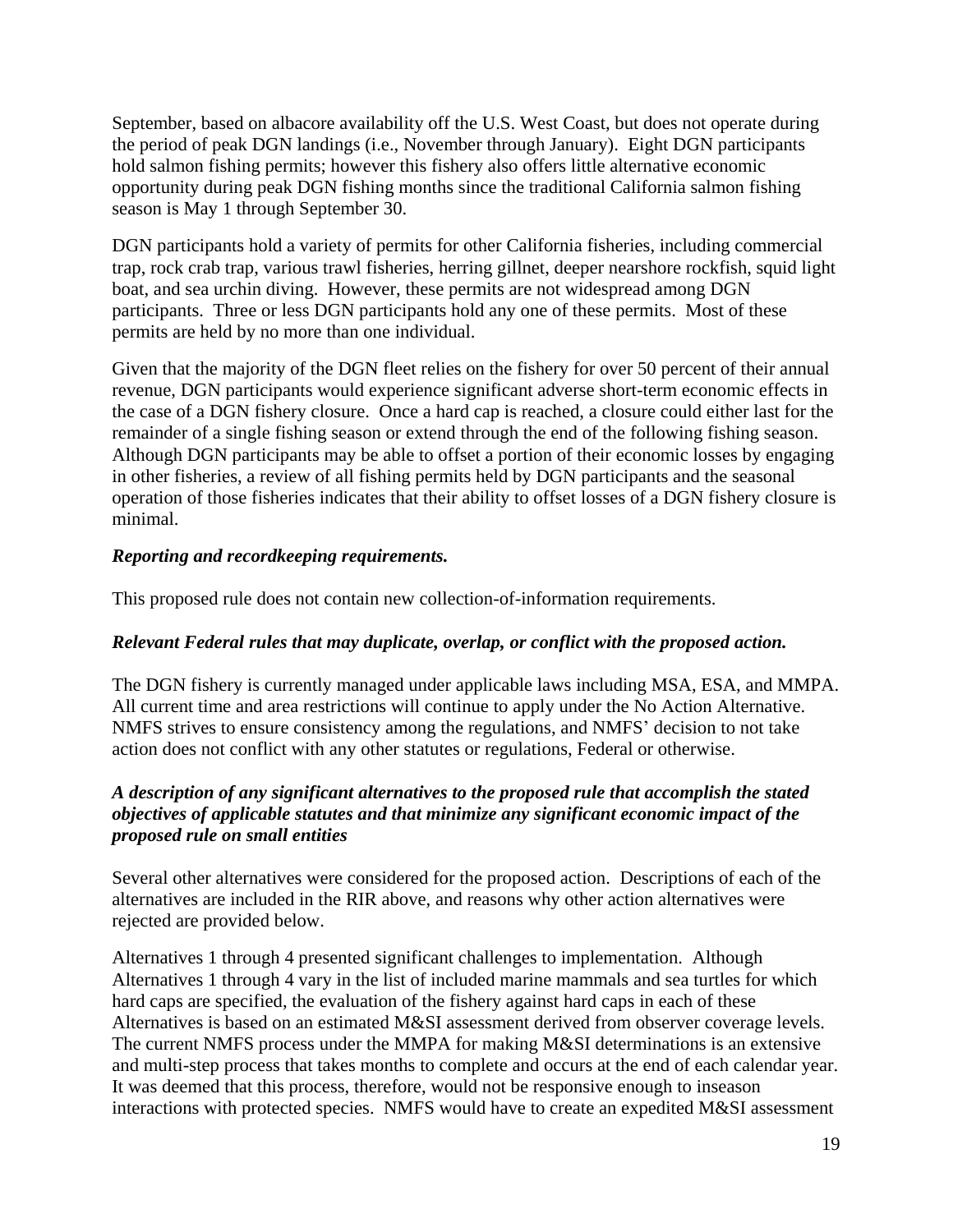process to make a more timely determination, which would have further delayed this action. Additionally, observer coverage rates for the DGN fishery vary between and within fishing seasons. This makes it difficult to determine the coverage rate at the time an interaction occurs, thus influencing the hard cap limits. Similarly, using a generalized observer coverage rate is problematic because DGN vessels often participate in multiple fisheries based on environmental factors and the presence of different species. This adds to the variance in observer coverage levels over the course of a fishing season. Lastly, because fishing effort has been low compared to historical levels, a small change in observed fishing effort can have a potentially big effect on the observer coverage rate if unobserved effort does not change commensurately.

In response to the identified implementation issues, the California Department of Fish and Wildlife proposed Alternative 5 with two sub-Alternatives. Based on Alternative 5 sub-option 1, the DGN fishery would be expected to meet or exceed a hard cap seven out of thirteen fishing seasons, using historical observations (there is, however, less fishing effort in recent years, so the fishery would be expected to close fewer than seven times under this Alternative). Using Alternative 5 sub-option 2, the fishery would be expected to close in 14.6 percent of simulated seasons, with the possibility of closing for more than one full fishing season. The economic analysis shows that Alternative 5 would not be conducive to supporting an economically viable swordfish fishery.

The no action alternative is the least cost alternative. Due to implementation issues identified with Alternatives 1 through 4, and the large decreases in effort, landings, revenue, and profits associated with Alternatives 5a and 5b, Alternative 6 was originally chosen as the preferred alternative. Alternative 6 was considered the least cost action alternative of those that did not present significant implementation issues. Following additional analysis, all of the action alternatives were determined to produce significant adverse short-term economic effects to the DGN fleet, which could lead to significant long-term economic effects that threaten the viability of the fishery if participants must seek alternative employment options during closure periods and do not return to the fishery after closure periods. The No Action Alternative is the only alternative that does not pose significant economic impacts to a substantial number of small entities.

### *RFA-Determination of a Significant Impact*

The RFA requires Federal agencies to conduct a full RFA analysis unless the agency can certify that the proposed and/or final rule would not have a significant economic impact on a substantial number of small entities. This determination can be made at either the proposed or final rule stage. If the agency can certify, it need not prepare an IRFA, a FRFA, or a Small Entity Compliance Guide or undertake a subsequent periodic review of such rules. The NMFS Guidelines for Economic Analysis of Fishery Management Actions suggest two criteria to consider in determining the significance of regulatory impacts, namely, disproportionality and profitability. These criteria relate to the basic purpose of the RFA, i.e., to consider the effect of regulations on small businesses and other small entities, recognizing that regulations are frequently unable to provide short-term cash reserves to finance operations through several months or years until their positive effects start paying off. If either criterion is met for a substantial number of small entities, then the rule should not be certified for not having an effect